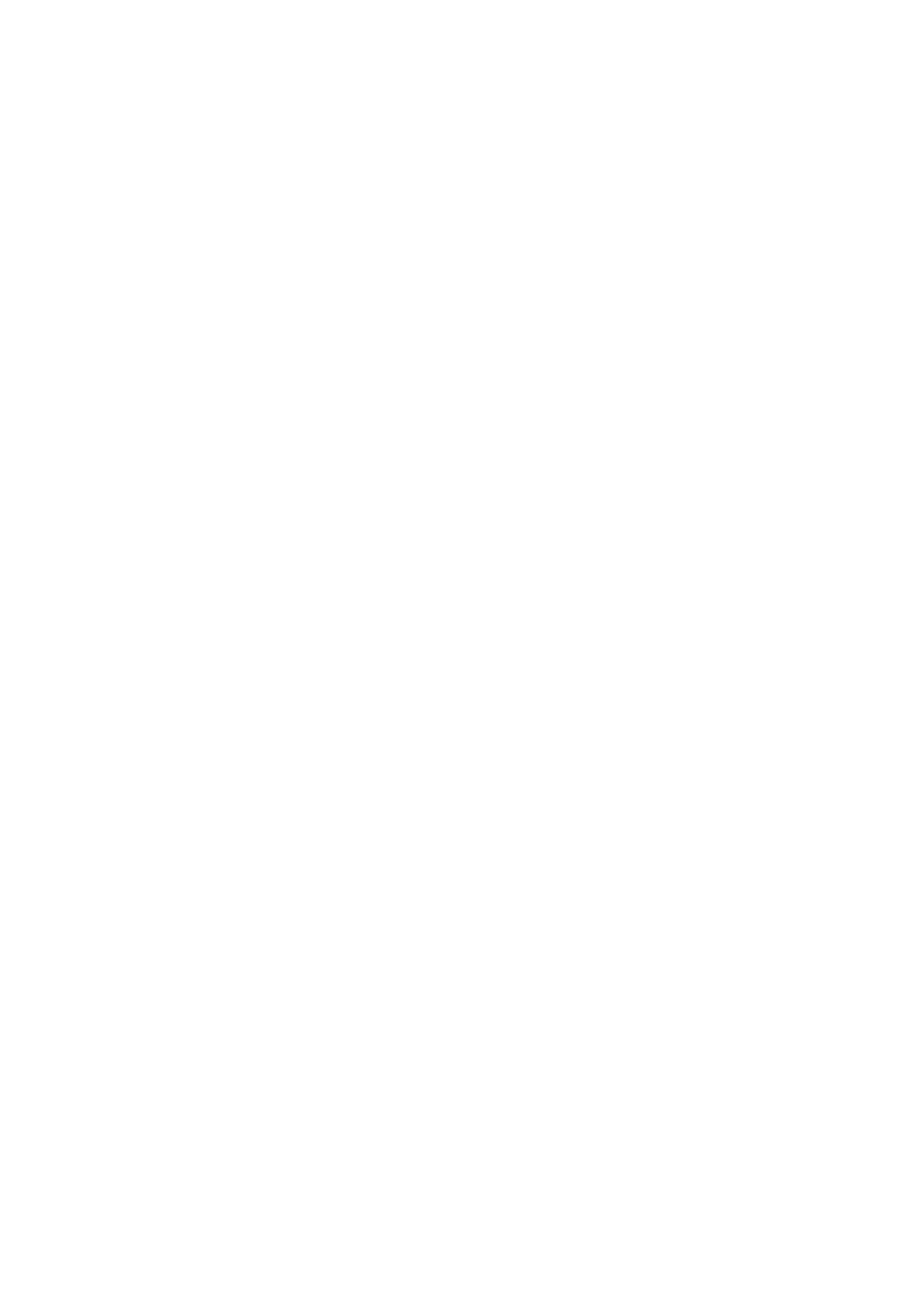# **Guardianship and Administration Amendment (Medical Research) Act 2020**

# **Contents**

| 1.                | Short title          |                                                                            |    | $\overline{\mathbf{c}}$                    |
|-------------------|----------------------|----------------------------------------------------------------------------|----|--------------------------------------------|
| 2.                | Commencement         |                                                                            |    | $\begin{array}{c} 2 \\ 2 \\ 2 \end{array}$ |
| 3.                | Act amended          |                                                                            |    |                                            |
| 4.                |                      | Section 3 amended                                                          |    |                                            |
| 5.                | Section 3AA inserted |                                                                            |    | $\overline{4}$                             |
|                   | $3AA$ .              | Term used: medical research                                                | 4  |                                            |
| 6.                |                      | Section 13 amended                                                         |    | 6                                          |
| 7.                |                      | Section 45 amended                                                         |    | 7                                          |
| 8.                |                      | Section 51 amended                                                         |    | 8                                          |
| 9.                |                      | Section 55A amended                                                        |    | 9                                          |
| 10.               |                      | Section 110G amended                                                       |    | 9                                          |
| 11.               |                      | Section 110I amended                                                       |    | 9                                          |
| 12.               | Part 9E inserted     |                                                                            |    | 10                                         |
|                   |                      | Part 9E - Medical research                                                 |    |                                            |
|                   |                      | Division 1 - Preliminary                                                   |    |                                            |
|                   |                      | 110ZO. Terms used                                                          | 10 |                                            |
|                   | 110ZP.               | Term used: research decision-maker                                         | 11 |                                            |
|                   | 110ZQ.               | Substitute decision-maker for a research<br>candidate                      | 13 |                                            |
|                   |                      | Division 2 – Decisions about medical research                              |    |                                            |
|                   | 110ZR.               | Medical research with consent of research                                  |    |                                            |
|                   |                      | decision-maker                                                             | 15 |                                            |
|                   | 110ZS.               | Urgent medical research without consent                                    | 18 |                                            |
|                   | 110ZT.               | Particular medical research not permitted                                  | 20 |                                            |
|                   |                      | Division 3 - Provisions about research decisions                           |    |                                            |
|                   | 110ZU.               | and urgent medical research decisions<br>Assessment by independent medical |    |                                            |
|                   |                      | practitioner of research candidate's best                                  |    |                                            |
|                   |                      | interests                                                                  | 21 |                                            |
| As at 06 Apr 2020 |                      | No. 14 of 2020                                                             |    |                                            |
|                   |                      |                                                                            |    | page                                       |

Published on www.legislation.wa.gov.au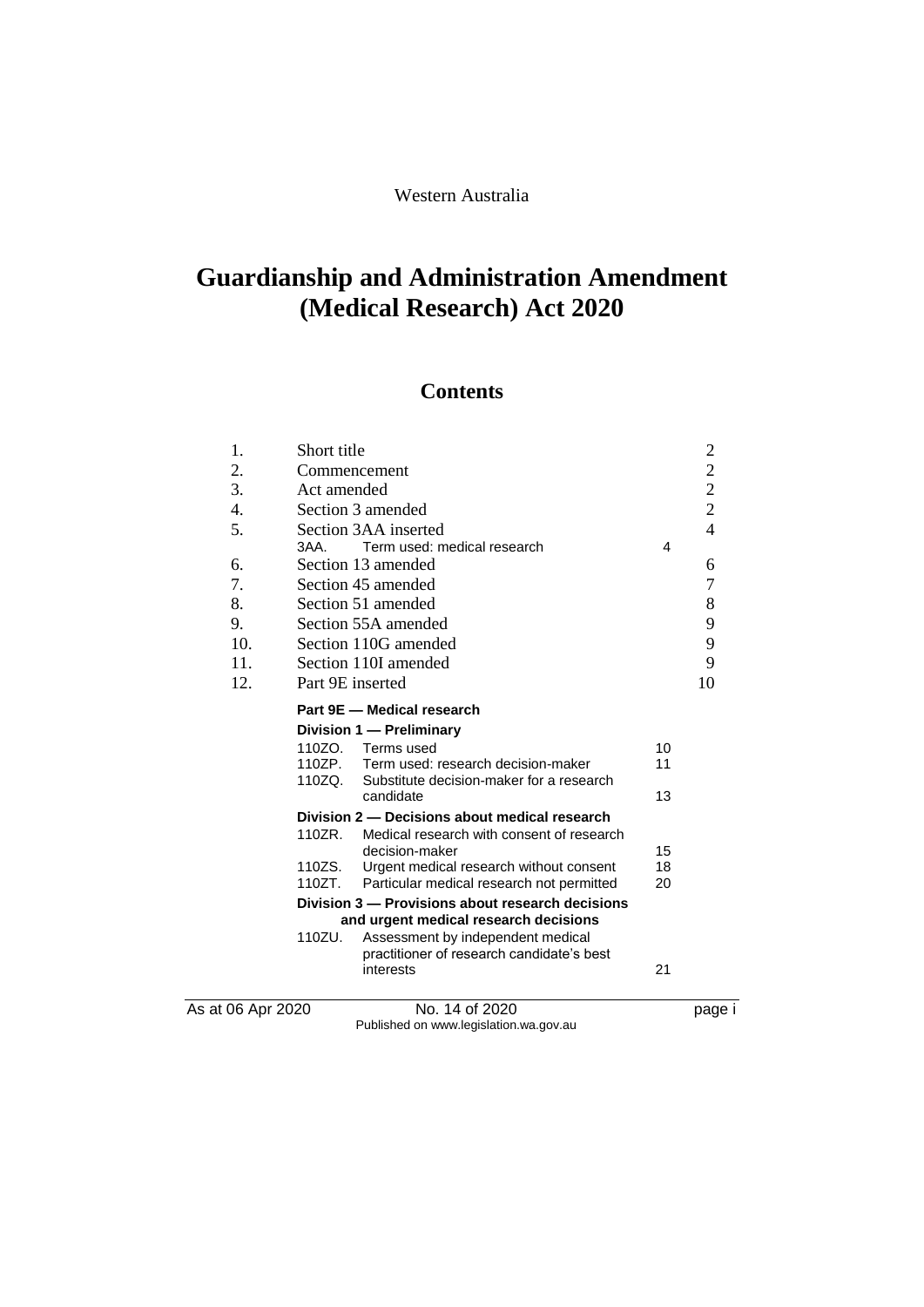#### **Contents**

|     | 110ZV.                    | Assessment by independent medical<br>practitioner of likelihood of research    |    |    |  |  |
|-----|---------------------------|--------------------------------------------------------------------------------|----|----|--|--|
|     | 110ZW.                    | candidate regaining ability to consent<br>Assessment by independent medical    | 22 |    |  |  |
|     |                           | practitioner of risks                                                          | 23 |    |  |  |
|     |                           | Division 4 - Effect of research decisions and urgent                           |    |    |  |  |
|     |                           | medical research decisions                                                     |    |    |  |  |
|     | 110ZX.                    | Reliance by researcher on research<br>decision or urgent medical research      |    |    |  |  |
|     |                           | decision                                                                       | 24 |    |  |  |
|     | 110ZY.                    | Validity of certain research decisions or<br>urgent medical research decisions | 27 |    |  |  |
|     |                           | Division 5 - Jurisdiction of State Administrative                              |    |    |  |  |
|     |                           | <b>Tribunal</b>                                                                |    |    |  |  |
|     | 110ZZ.                    | Applying for review of decision made                                           |    |    |  |  |
|     |                           | under this Part                                                                | 28 |    |  |  |
|     |                           | 110ZZA. Procedure on review                                                    | 28 |    |  |  |
|     |                           | 110ZZB. Effect of State Administrative Tribunal's                              |    |    |  |  |
|     |                           | decision under this Division                                                   | 29 |    |  |  |
|     |                           | Division 6 - Reporting                                                         |    |    |  |  |
|     |                           | 110ZZC. Researcher to report medical research                                  |    |    |  |  |
|     |                           | conducted under this Part to Health                                            |    |    |  |  |
|     |                           | Minister                                                                       | 29 |    |  |  |
|     | 110ZZD.                   | Health Minister to report to Parliament on                                     |    |    |  |  |
|     |                           | medical research carried out under this                                        |    |    |  |  |
|     |                           | Part                                                                           | 30 |    |  |  |
|     |                           | Division 7 - Reviews                                                           |    |    |  |  |
|     |                           | 110ZZE. Review of this Part                                                    | 31 |    |  |  |
| 13. |                           | Section 110ZS deleted                                                          |    | 31 |  |  |
| 14. | 32<br>Section 119 amended |                                                                                |    |    |  |  |
| 15. |                           | Schedule 5 Division 3 inserted                                                 |    | 32 |  |  |
|     |                           | Division 3 - Transitional provision in relation to                             |    |    |  |  |
|     |                           | <b>Guardianship and Administration Amendment</b>                               |    |    |  |  |
|     |                           | (Medical Research) Act 2020                                                    |    |    |  |  |
|     | 8.                        | Effect of repealed s. 110ZS on continuing                                      |    |    |  |  |
|     |                           | urgent medical research after repeal day                                       | 32 |    |  |  |

page ii No. 14 of 2020 As at 06 Apr 2020 Published on www.legislation.wa.gov.au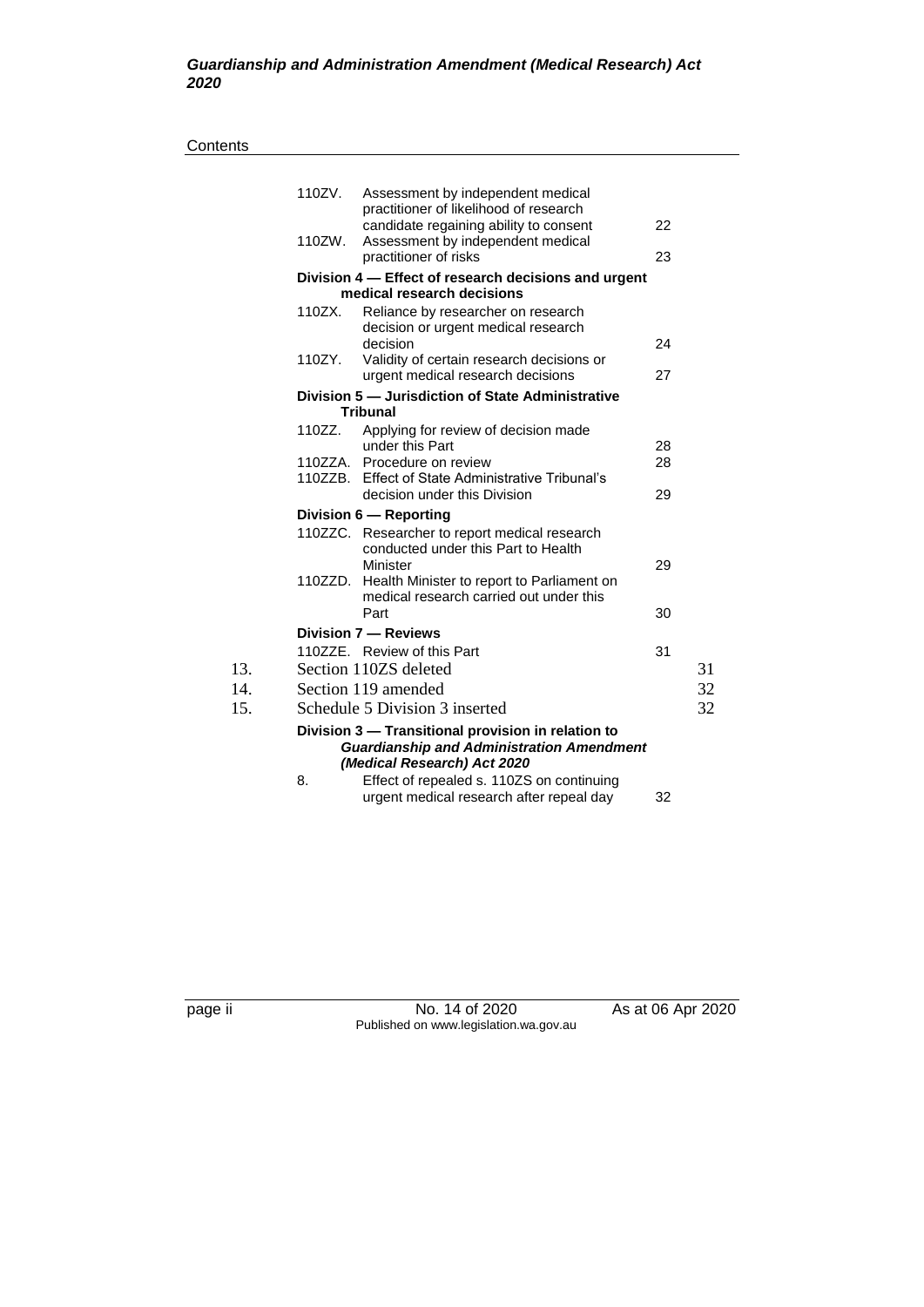

Western Australia

# **Guardianship and Administration Amendment (Medical Research) Act 2020**

**No. 14 of 2020**

**An Act to amend the** *Guardianship and Administration Act 1990***.**

*[Assented to 6 April 2020]*

The Parliament of Western Australia enacts as follows:

As at 06 Apr 2020 No. 14 of 2020 have page 1 Published on www.legislation.wa.gov.au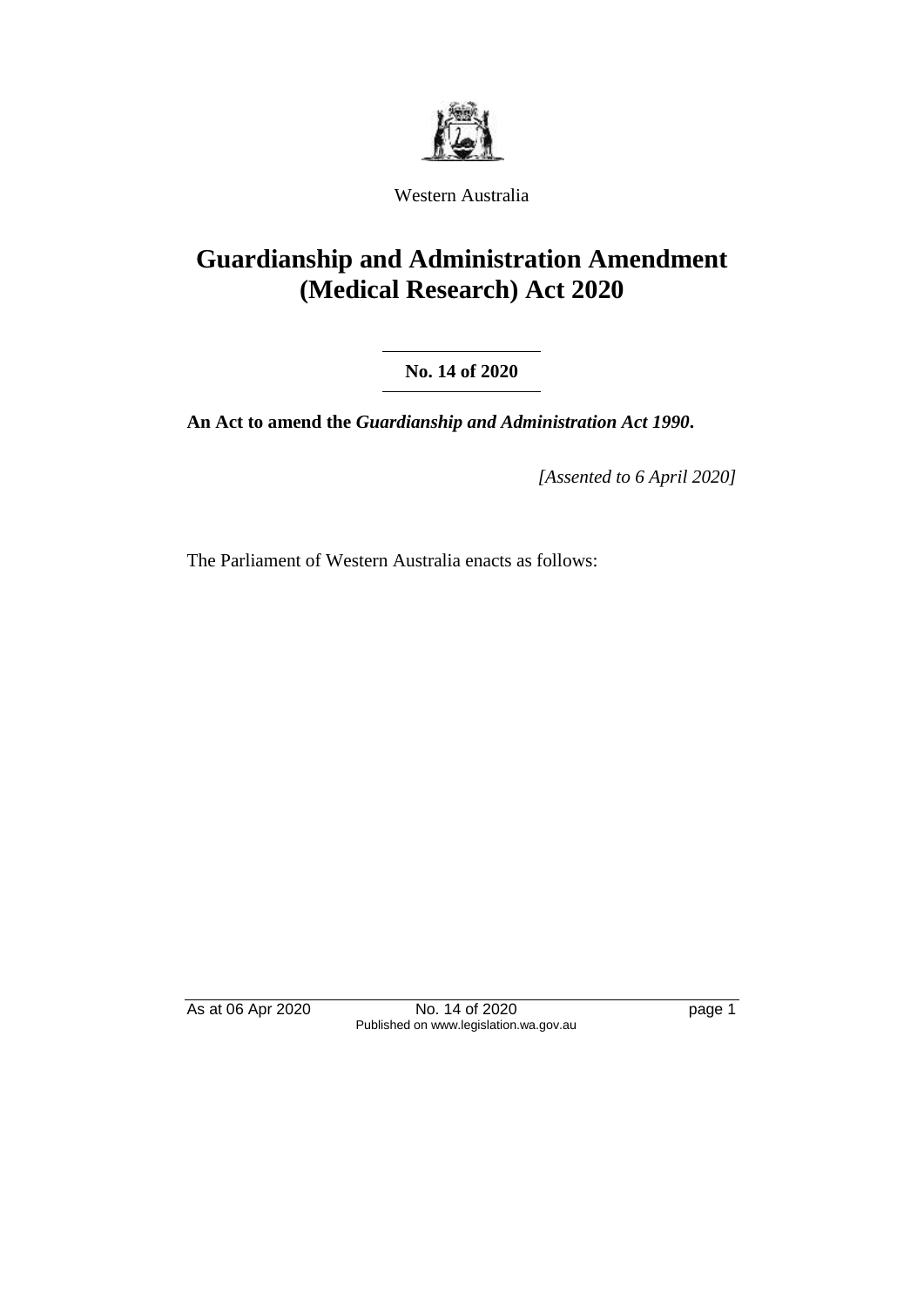# **1. Short title**

This is the *Guardianship and Administration Amendment (Medical Research) Act 2020*.

### **2. Commencement**

This Act comes into operation as follows —

- (a) sections 1 and  $2$  on the day on which this Act receives the Royal Assent (*assent day*);
- (b) sections 13 and  $15$  on the day after the period of 4 years beginning on the day after assent day;
- (c) the rest of the Act on the day after assent day.

### **3. Act amended**

This Act amends the *Guardianship and Administration Act 1990*.

#### **4. Section 3 amended**

(1) In section 3(1) delete the definitions of:

# *treatment*

# *treatment decision*

(2) In section 3(1) insert in alphabetical order:

*electroconvulsive therapy* has the meaning given in the *Mental Health Act 2014* section 192;

*medical research* has the meaning given in section 3AA;

*personal information* has the meaning given in the *Freedom of Information Act 1992* Glossary clause 1;

*placebo* means a substance not containing an active agent under study administered to some individuals to compare the effects of the active agent administered to other individuals;

page 2 **No. 14 of 2020** As at 06 Apr 2020 Published on www.legislation.wa.gov.au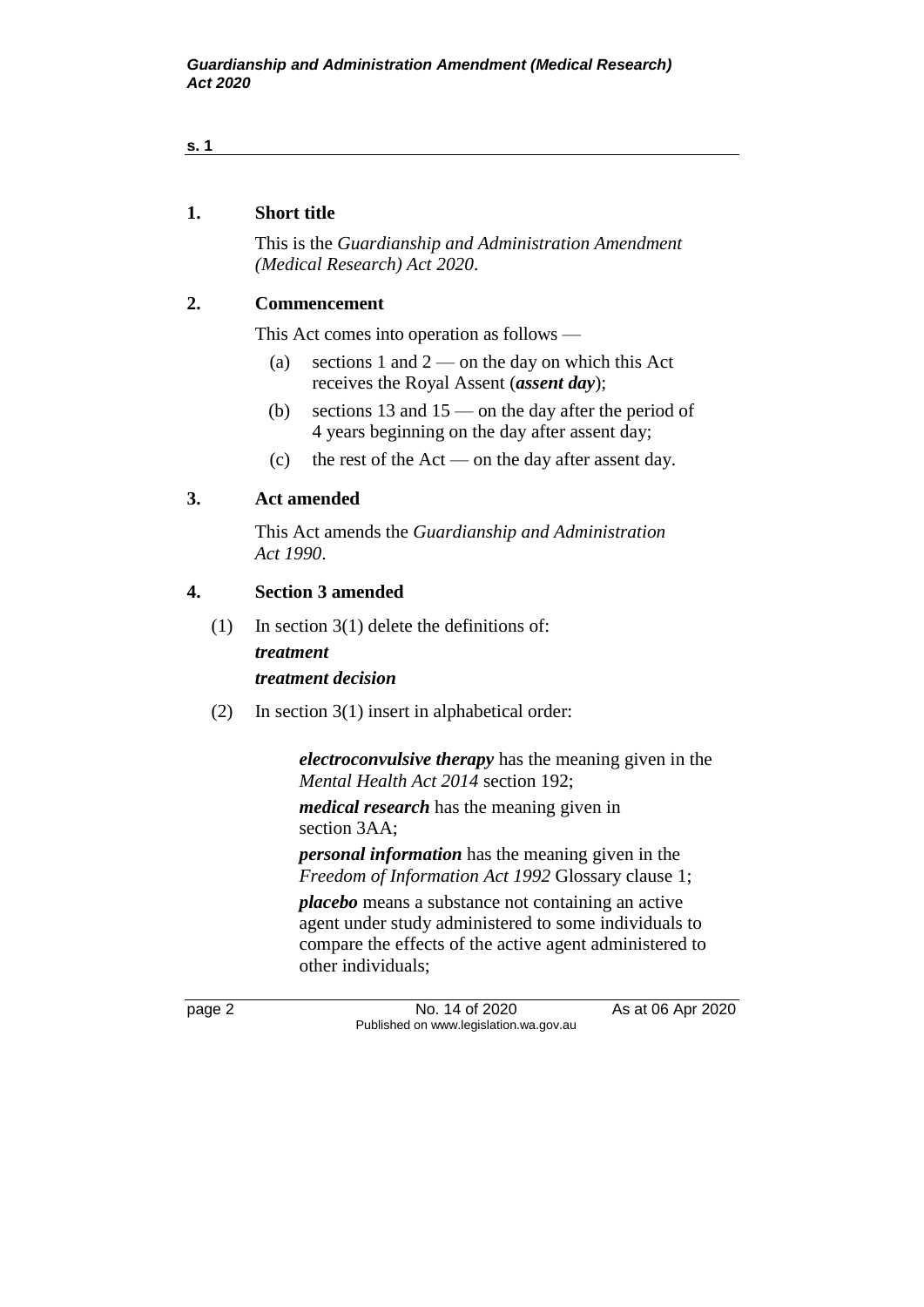*research candidate* means an individual —

- (a) whose participation is sought in medical research; or
- (b) in respect of whom medical research is conducted under Part 9E;

*research decision*, in relation to a research candidate, means a decision to consent or refuse consent to the candidate's participation in medical research;

*research decision-maker*, for a research candidate, has the meaning given in section 110ZP;

#### *treatment* —

- (a) means
	- (i) medical or surgical treatment, including a life sustaining measure or palliative care; or
	- (ii) dental treatment; or
	- (iii) other health care;

and

- (b) in Parts 9B and 9E includes medical research; and
- (c) if paragraph (b) does not apply does not include medical research;

*treatment decision*, in relation to a person —

- (a) means a decision to consent or refuse consent to the commencement or continuation of any treatment of the person; and
- (b) in Part 9B includes a decision to consent or refuse consent to the commencement or continuation of the person's participation in medical research.

As at 06 Apr 2020 No. 14 of 2020 Page 3 Published on www.legislation.wa.gov.au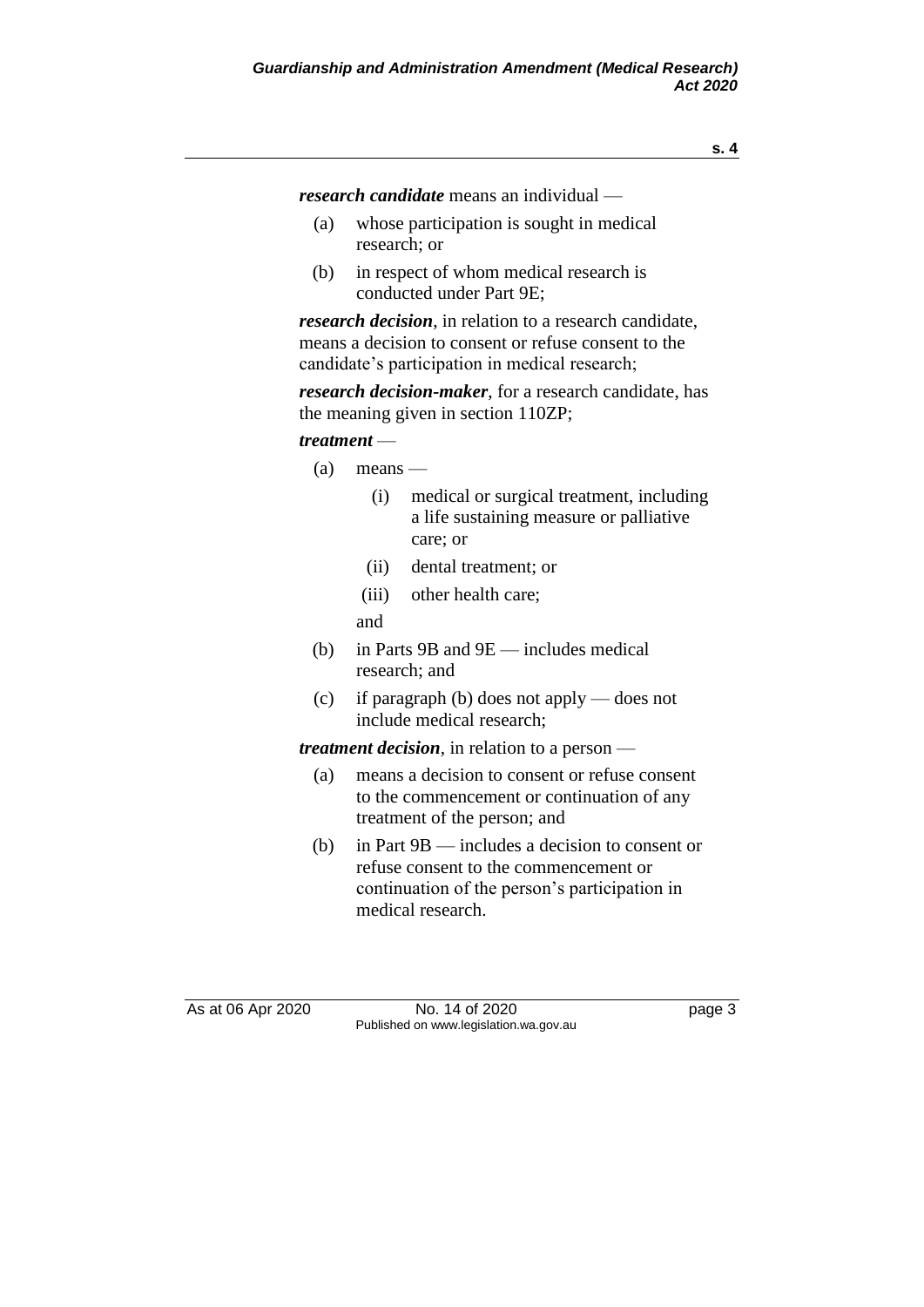| s.5         |                                                                                                                                   |
|-------------|-----------------------------------------------------------------------------------------------------------------------------------|
| (3)         | In section $3(1)$ in the definition of <i>determination</i> :                                                                     |
| (a)         | in paragraph (g) delete "declaration; and" and insert:                                                                            |
|             | declaration; or                                                                                                                   |
| (b)         | in paragraph (h) delete " $112(4)$ ;" and insert:                                                                                 |
|             | $112(4)$ ; or                                                                                                                     |
| (c)         | after paragraph (h) insert:                                                                                                       |
|             | a decision made under Part 9E Division 5;<br>(i)                                                                                  |
| (d)         | after each of paragraphs (a) to (f) insert:                                                                                       |
|             | <sub>or</sub>                                                                                                                     |
| 5.          | <b>Section 3AA inserted</b>                                                                                                       |
|             | After section 3 insert:                                                                                                           |
| <b>3AA.</b> | Term used: medical research                                                                                                       |
| (1)         | For the purposes of this Act, <i>medical research</i> —                                                                           |
|             | means research conducted with or about<br>(a)<br>individuals, or their data or tissue, in the field<br>of medicine or health; and |
|             | (b)<br>includes an activity undertaken for the purposes<br>of that research.                                                      |
| (2)         | Without limiting subsection (1), medical research<br>includes the following                                                       |
|             | the administration of pharmaceuticals or<br>(a)<br>placebos;                                                                      |
| page 4      | No. 14 of 2020<br>As at 06 Apr 2020<br>Published on www.legislation.wa.gov.au                                                     |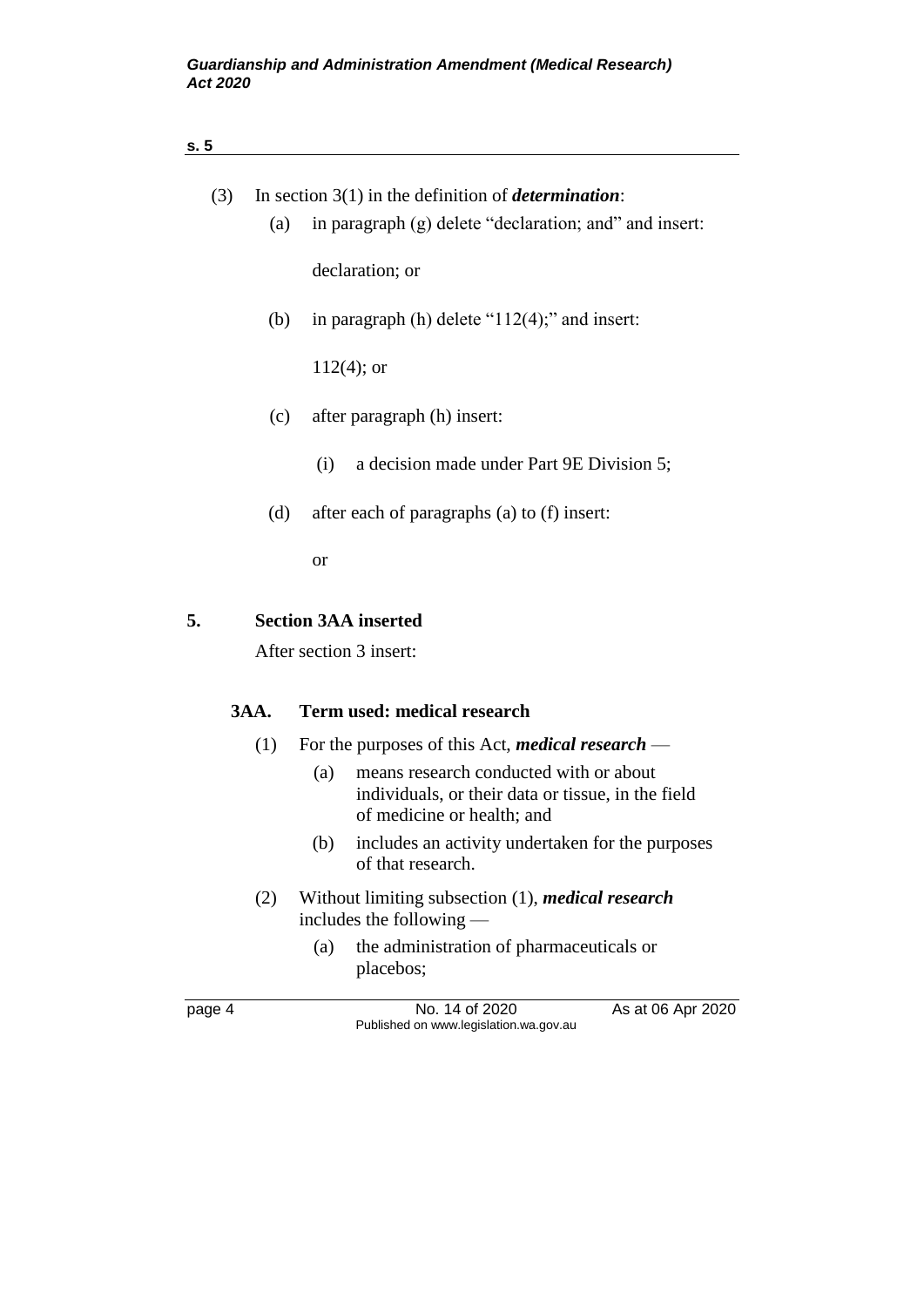- (b) the use of equipment or a device;
- (c) providing health care that has not yet gained the support of a substantial number of practitioners in that field of health care;
- (d) providing health care to which paragraph (c) does not apply to carry out a comparative assessment referred to in paragraph (e);
- (e) carrying out a comparative assessment of the health care provided under paragraphs (c) and (d);
- (f) taking samples from an individual, including
	- (i) a blood sample; or
	- (ii) a sample of tissue or fluid from the body, including the mouth, throat, nasal cavity, eyes or ears;
- (g) any non-intrusive examination, including
	- (i) a visual examination of the mouth, throat, nasal cavity, eyes or ears; or
	- (ii) the measuring of an individual's height, weight or vision;
- (h) observing an individual;
- (i) undertaking a survey, interview or focus group;
- (j) collecting, using or disclosing information, including personal information;
- (k) considering or evaluating samples or information taken under an activity listed in this subsection;
- (l) any other activity prescribed by the regulations to be medical research.

As at 06 Apr 2020 No. 14 of 2020 had page 5 Published on www.legislation.wa.gov.au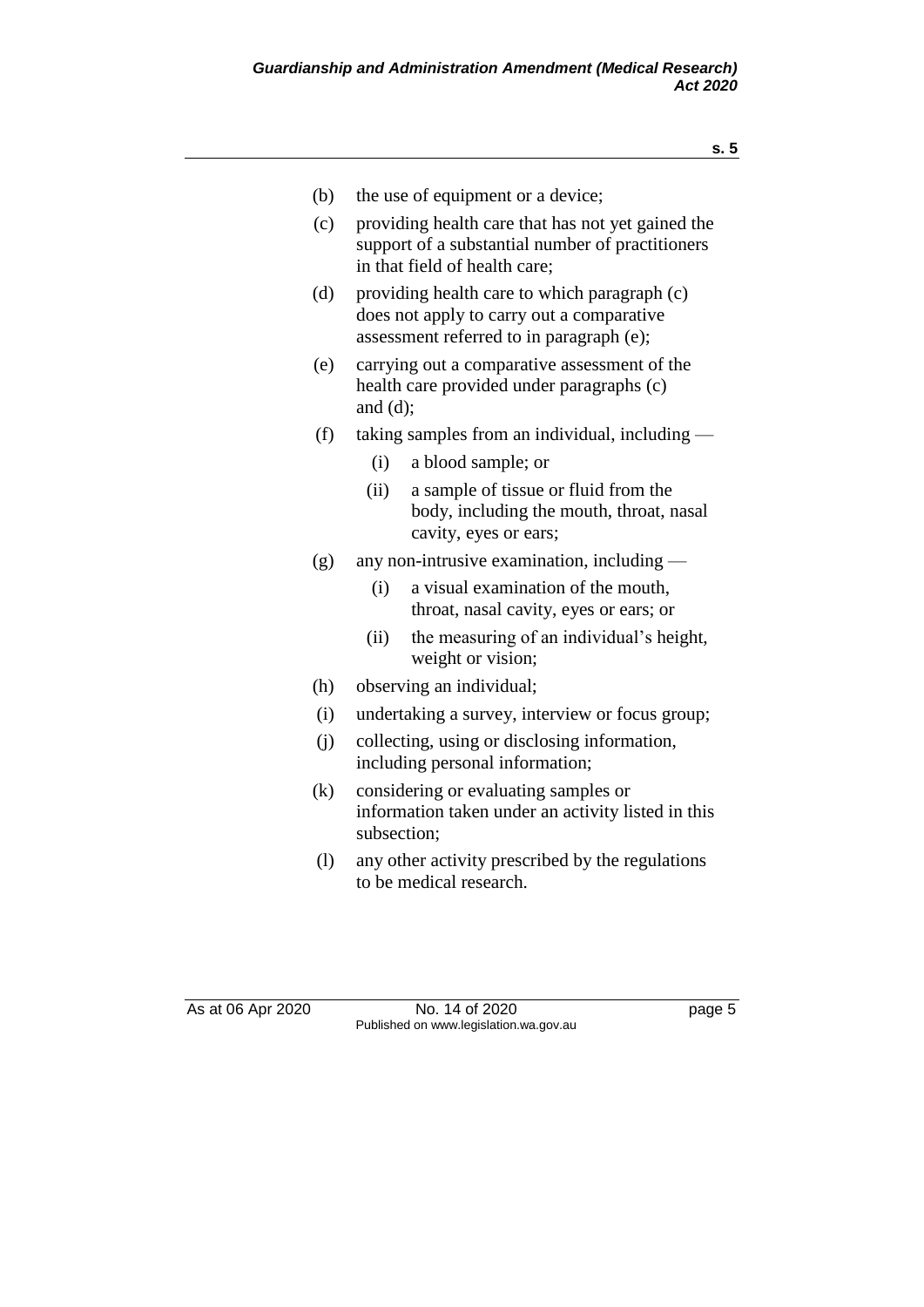| (3) |  |     | $not$ include $-$ | Despite subsections $(1)$ and $(2)$ , <i>medical research</i> does                                   |
|-----|--|-----|-------------------|------------------------------------------------------------------------------------------------------|
|     |  | (a) | that $-$          | research conducted about individuals, or their<br>data or tissue, in the field of medicine or health |
|     |  |     | (i)               | only involves analysing data about the<br>individuals; and                                           |
|     |  |     | (i)               | does not result in the disclosure or<br>publication of personal information;                         |
|     |  |     | and               |                                                                                                      |
|     |  |     |                   |                                                                                                      |

(b) any other activity prescribed by the regulations not to be medical research.

# **6. Section 13 amended**

In section 13:

(a) in paragraph (g) delete "administration." and insert:

administration; and

- (b) after paragraph (g) insert:
	- (h) jurisdiction otherwise conferred on the Tribunal under this Act.
- (c) after each of paragraphs (a) to (e) insert:

and

page 6 No. 14 of 2020 As at 06 Apr 2020 Published on www.legislation.wa.gov.au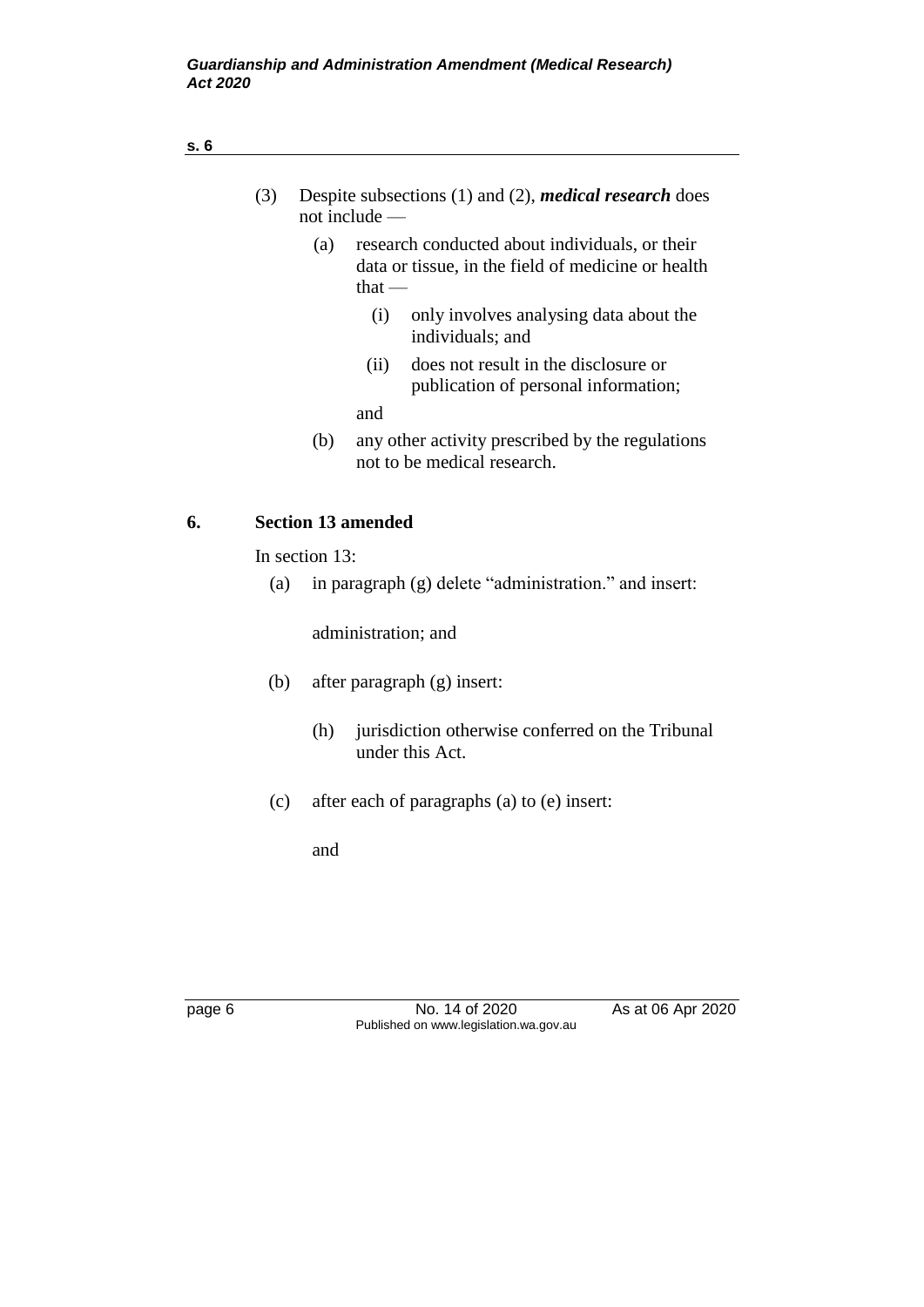### **7. Section 45 amended**

- (1) In section 45(2):
	- (a) in paragraph (h) delete "person." and insert:

person;

- (b) after paragraph (h) insert:
	- (i) if the plenary guardian is a research decision-maker for the represented person subject to subsection (4A)(a) and sections 110ZR and 110ZT, make research decisions in relation to the represented person.
- (2) Delete section 45(4A) and insert:
	- (4A) A plenary guardian
		- (a) cannot consent, for the purposes of medical research, to —
			- (i) the sterilisation of the represented person; or
			- (ii) electroconvulsive therapy being performed on a research candidate;

#### and

(b) cannot consent to the sterilisation of the represented person for any other purposes, except in accordance with Division 3.

As at 06 Apr 2020 No. 14 of 2020 had page 7 Published on www.legislation.wa.gov.au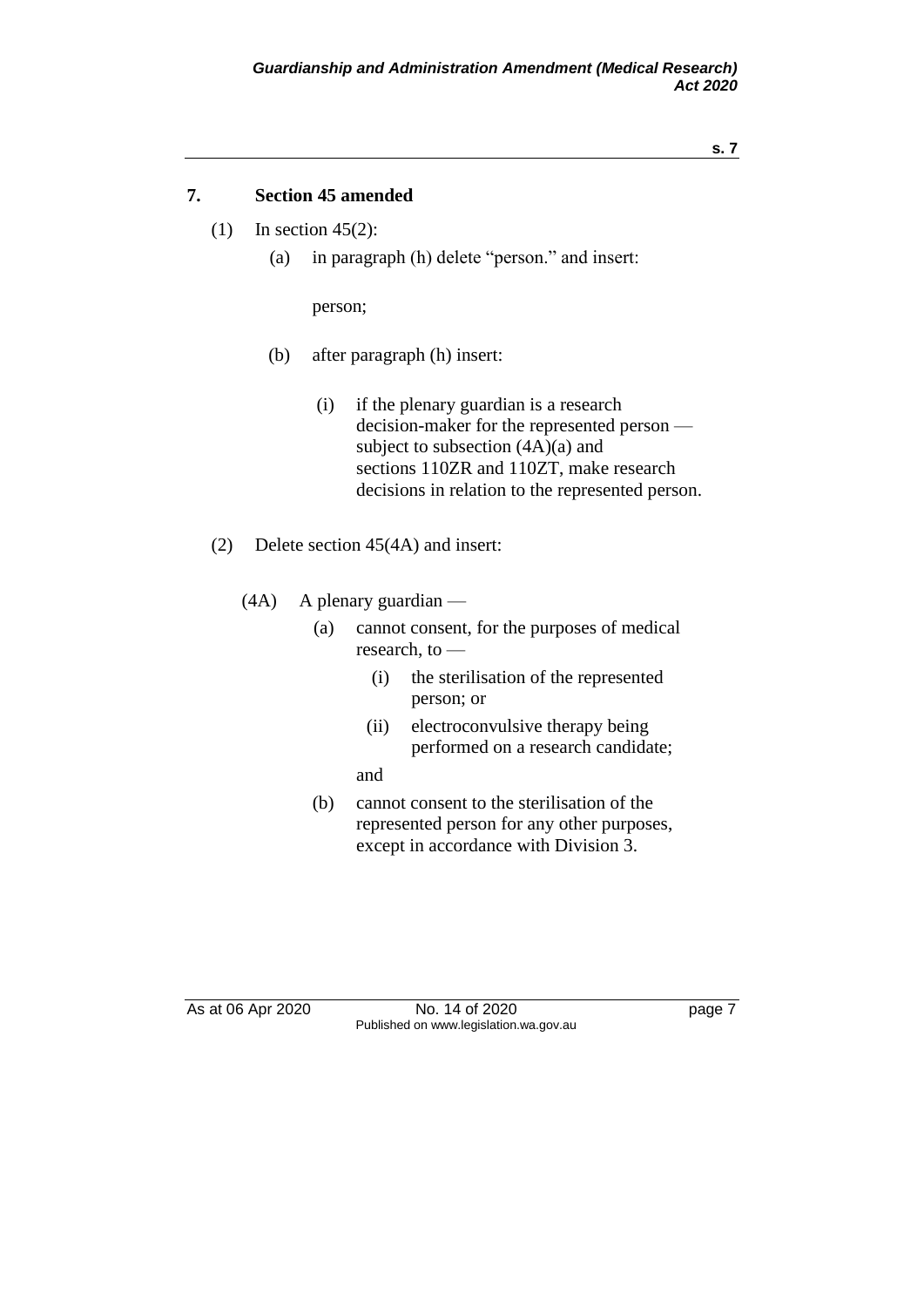# **8. Section 51 amended**

(1) In section 51(1) delete "shall act according to his" and insert:

must act according to the guardian's

- (2) In section  $51(2)$ :
	- (a) delete "he" and insert:

the guardian

(b) in paragraph (c) delete "himself and of making reasonable judgments in respect of matters relating to his" and insert:

themself and of making reasonable judgments in respect of matters relating to their

- (3) After section 51(2) insert:
	- (2A) Without limiting the generality of subsection (1), a guardian acts in the best interests of a represented person in making a research decision in relation to the represented person if the guardian acts in accordance with sections 110ZR and 110ZT.
- (4) In section 51(3) delete "shall" and insert:

is to

page 8 No. 14 of 2020 As at 06 Apr 2020 Published on www.legislation.wa.gov.au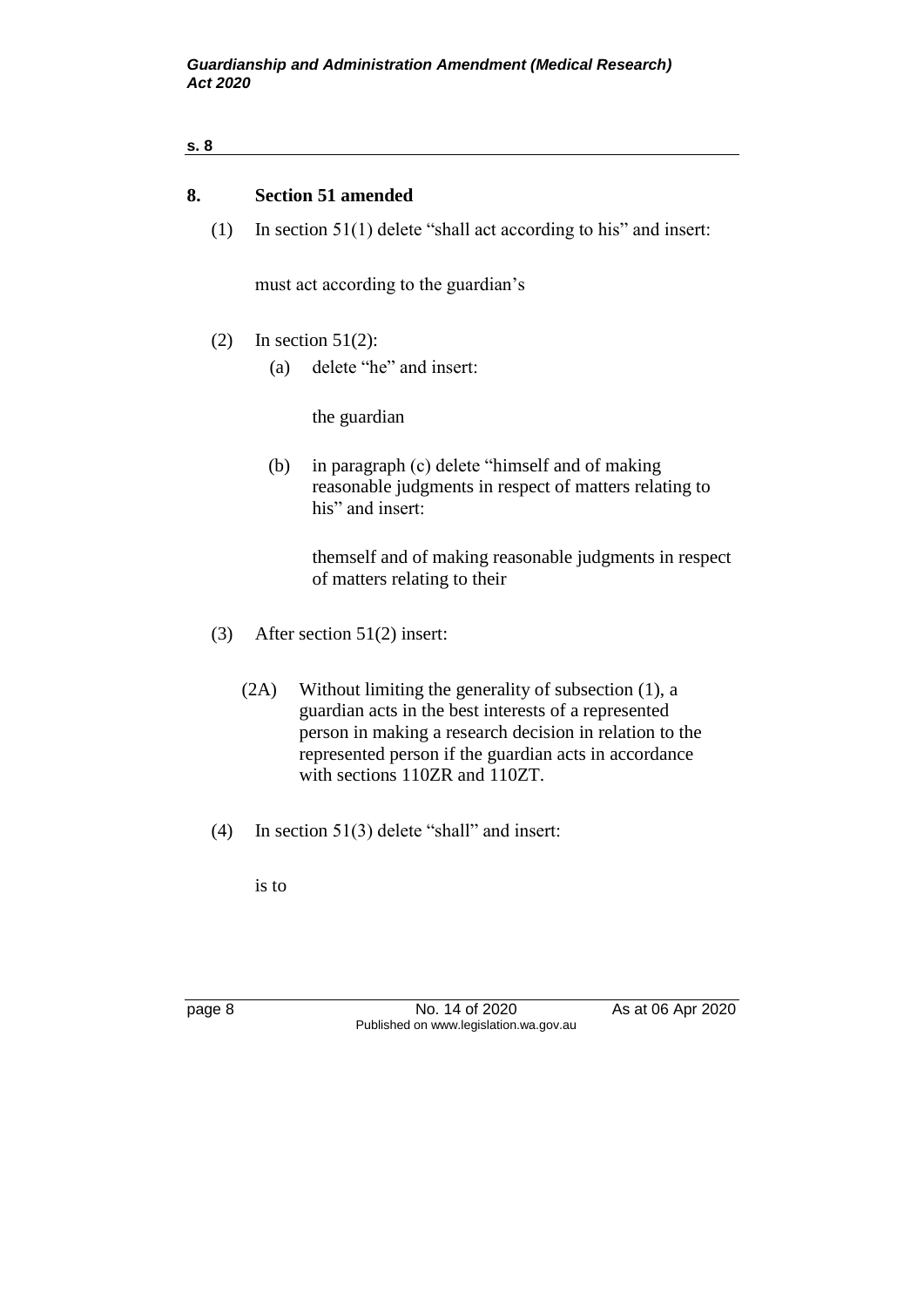### **9. Section 55A amended**

After section 55A(1) insert:

(1A) To the extent a guardianship order relates to the making of a research decision in relation to the represented person, a guardian appointed under the order may make the decision only if the guardian is the research decision-maker for the person the subject of the guardianship order.

#### **10. Section 110G amended**

In section  $110G(1)$  delete "section 45(3), (4A) and (4)," and insert:

sections 45(3), (4A) and (4), 110ZR and 110ZT,

#### **11. Section 110I amended**

After section 110I(1) insert:

(1A) To the extent an enduring power of guardianship relates to the making of a research decision in relation to the appointor, the power may be exercised only if the enduring guardian is the research decision-maker for the appointor.

As at 06 Apr 2020 No. 14 of 2020 Page 9 Published on www.legislation.wa.gov.au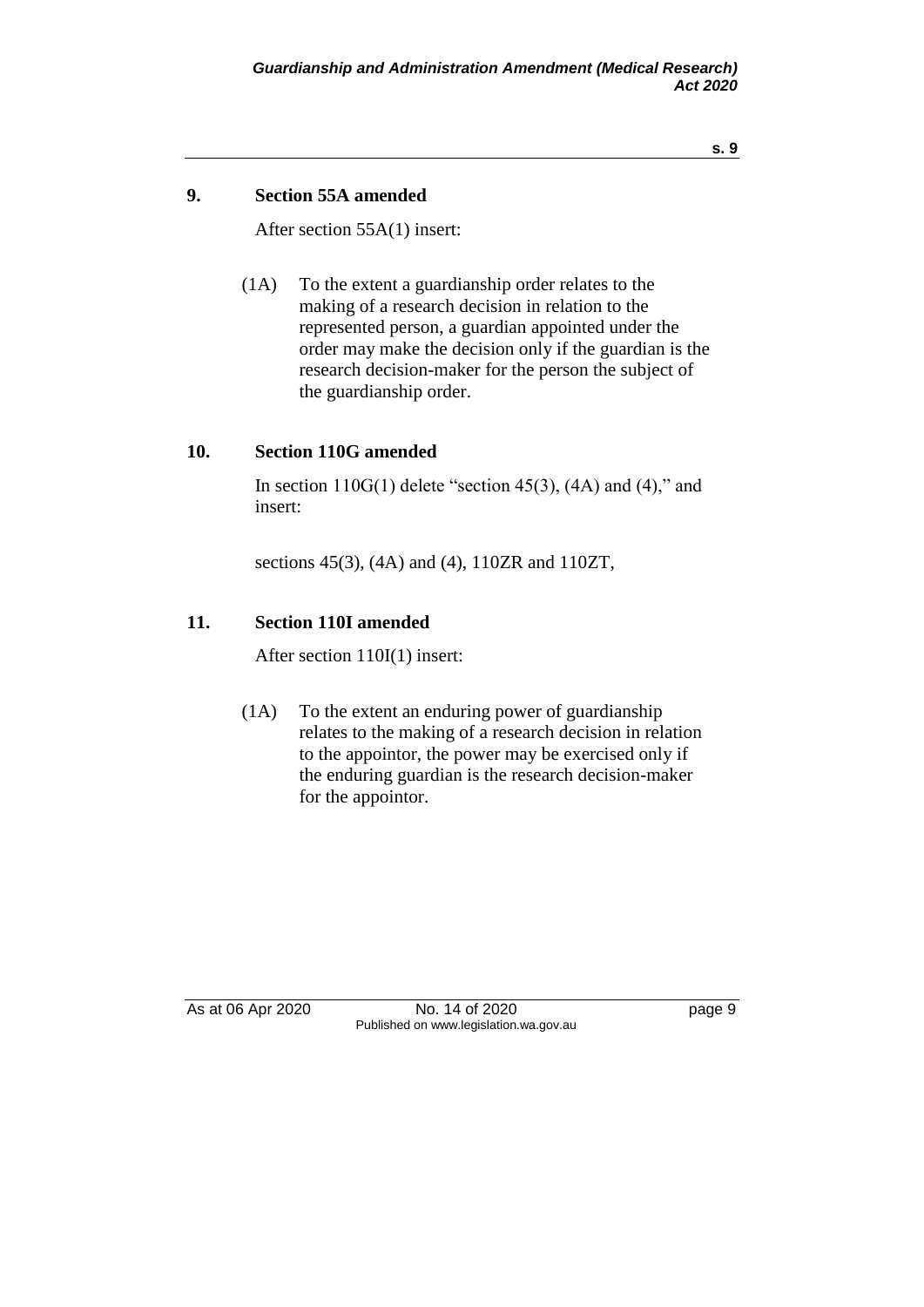## **12. Part 9E inserted**

After section 110ZN insert:

# **Part 9E — Medical research**

# **Division 1 — Preliminary**

#### **110ZO. Terms used**

In this Part —

*Health Minister* means the Minister administering the *Health Services Act 2016*;

*HREC* means a human research ethics committee established in accordance with the National Statement;

*independent medical practitioner*, in relation to medical research, means a medical practitioner who —

- (a) is not involved in providing treatment under this Part to the research candidate whose participation is sought in the research; and
- (b) is not involved in, nor connected to, the research, other than having a professional interest in the area of the research; and
- (c) is not the spouse, de facto partner, parent, grandparent, sibling, child or grandchild of the research candidate whose participation is sought in the research; and
- (d) is not a member of the HREC that approved the research;

*lead researcher*, in relation to medical research, means a medical practitioner who has sole or joint overall responsibility for conducting the research;

page 10 No. 14 of 2020 As at 06 Apr 2020 Published on www.legislation.wa.gov.au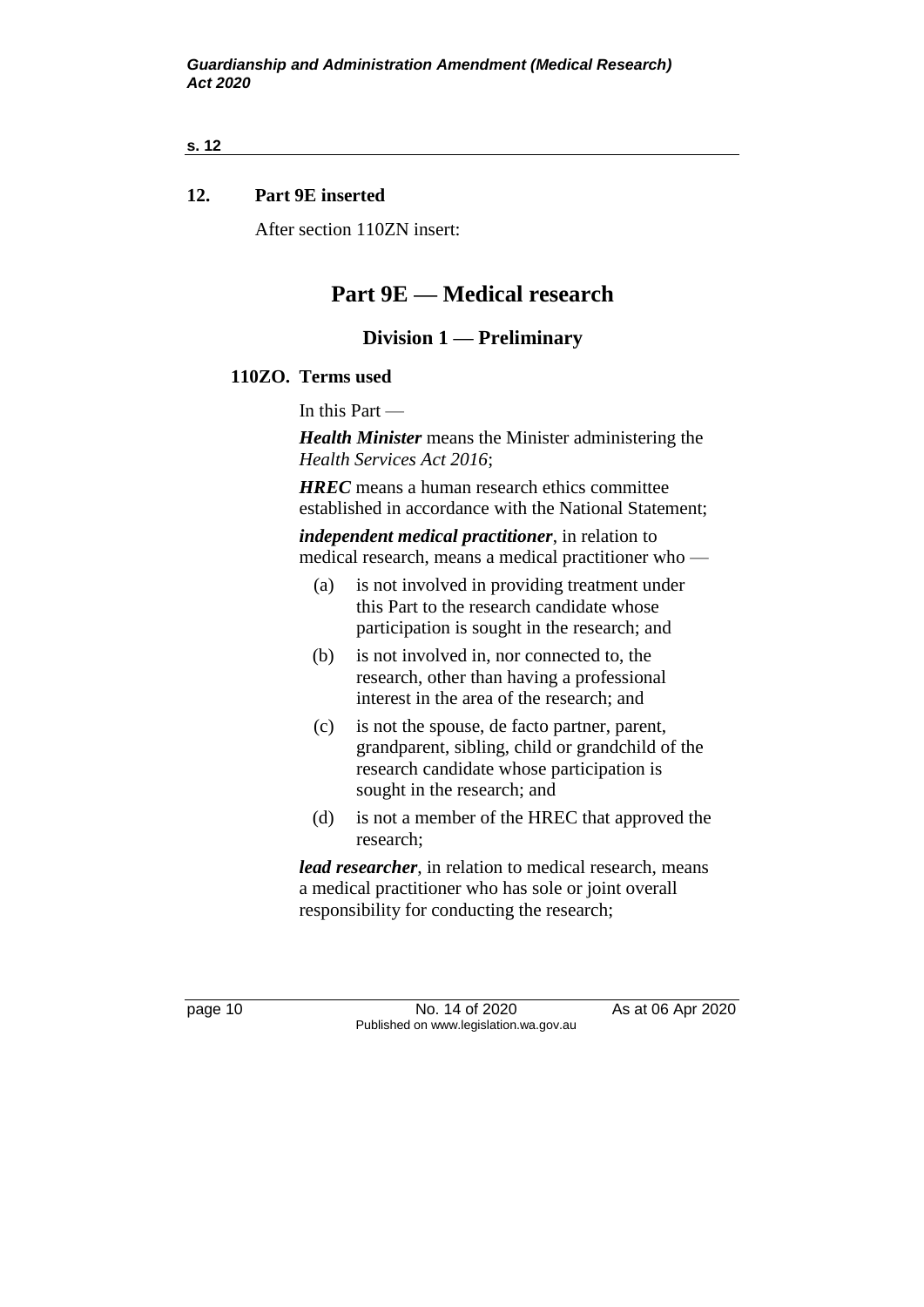*medical practitioner* means a person registered under the *Health Practitioner Regulation National Law (Western Australia)* in the medical profession (other than as a student);

*National Statement* means the National Statement on Ethical Conduct in Human Research (2007), as modified or replaced from time to time, issued under the *National Health and Medical Research Council Act 1992* (Commonwealth) section 7(1)(a);

*researcher* means —

- (a) a lead researcher; or
- (b) an individual who conducts, or assists with the conduct of, medical research;

*review application* means an application for review made under section 110ZZ;

*reviewed decision* means a decision made under this Part that is the subject of a review application;

*urgent medical research decision* means a decision to conduct medical research under section 110ZS(1).

### **110ZP. Term used: research decision-maker**

- (1) A person is a *research decision-maker* for a research candidate if —
	- (a) the candidate is unable to make reasonable judgments in respect of their participation in medical research; and
	- (b) the person is first in order of the following persons —
		- (i) a person to whom subsection (2) applies;
		- (ii) if there is no person to whom subsection  $(2)$  applies — a person to whom subsection (3) applies;

As at 06 Apr 2020 **No. 14 of 2020 page 11** Published on www.legislation.wa.gov.au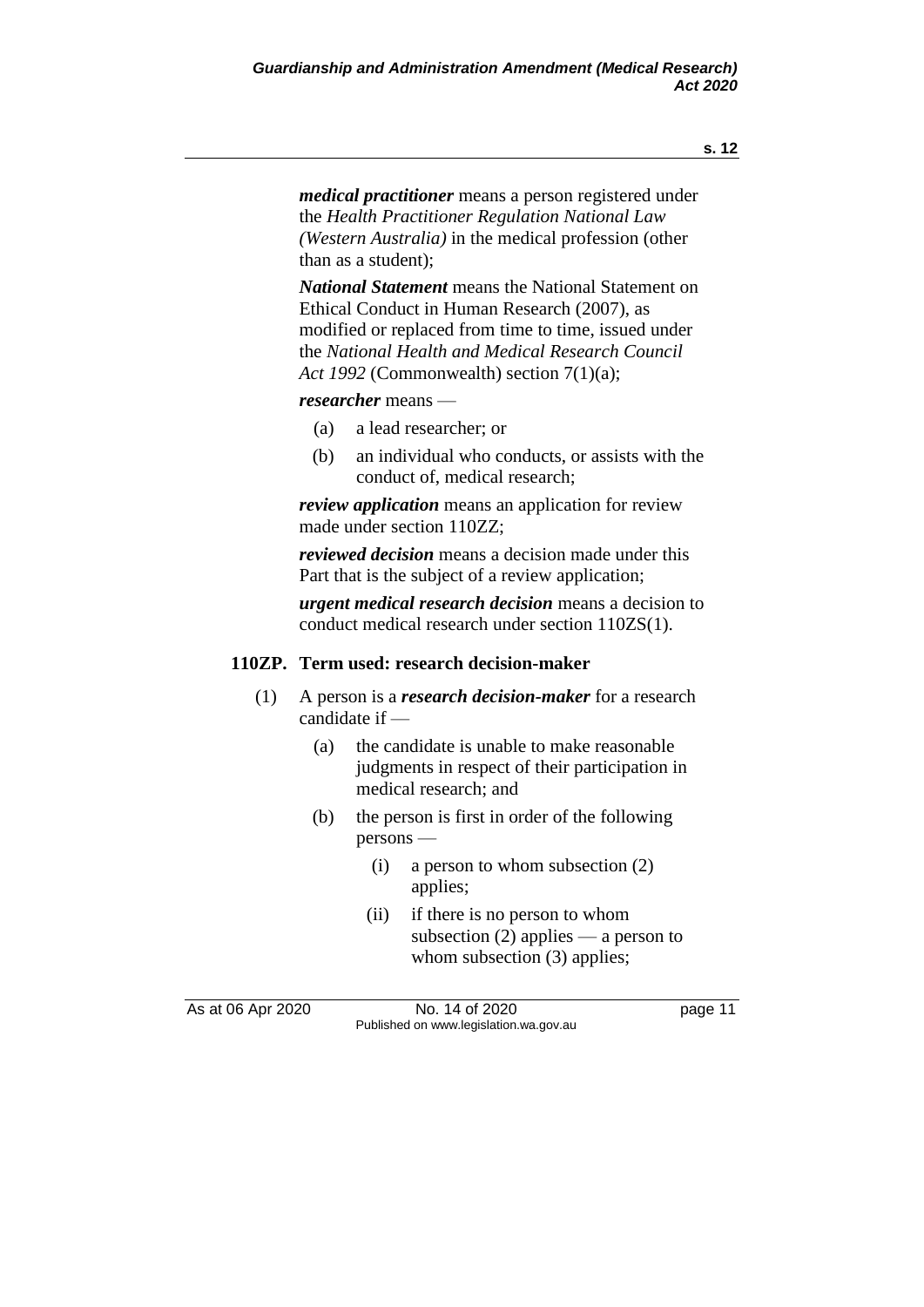|     | (iii)<br>if there is no person to whom either<br>subsection (2) or (3) applies — a person<br>to whom subsection $(4)$ applies.                                                                     |
|-----|----------------------------------------------------------------------------------------------------------------------------------------------------------------------------------------------------|
| (2) | This subsection applies to a person who is $-$                                                                                                                                                     |
|     | (a)<br>an enduring guardian for the research<br>candidate; and                                                                                                                                     |
|     | authorised to make a research decision in<br>(b)<br>relation to the candidate; and                                                                                                                 |
|     | (c)<br>reasonably available; and                                                                                                                                                                   |
|     | (d)<br>willing to make a research decision in relation<br>to the candidate.                                                                                                                        |
| (3) | This subsection applies to a person who is —                                                                                                                                                       |
|     | a guardian for the research candidate; and<br>(a)                                                                                                                                                  |
|     | (b)<br>authorised to make a research decision in<br>relation to the candidate; and                                                                                                                 |
|     | (c)<br>reasonably available; and                                                                                                                                                                   |
|     | (d)<br>willing to make a research decision in relation<br>to the candidate.                                                                                                                        |
| (4) | This subsection applies to a person who is a substitute<br>decision-maker for the research candidate under<br>section 110ZQ.                                                                       |
| (5) | If there are 2 or more persons who are the research<br>decision-makers for a research candidate under this<br>$section$ —                                                                          |
|     | the persons are jointly the research<br>(a)<br>decision-maker for the candidate; and                                                                                                               |
|     | if the persons cannot agree on a research<br>(b)<br>$decision$ for the candidate — the person next in<br>order of priority under this section is the<br>research decision-maker for the candidate. |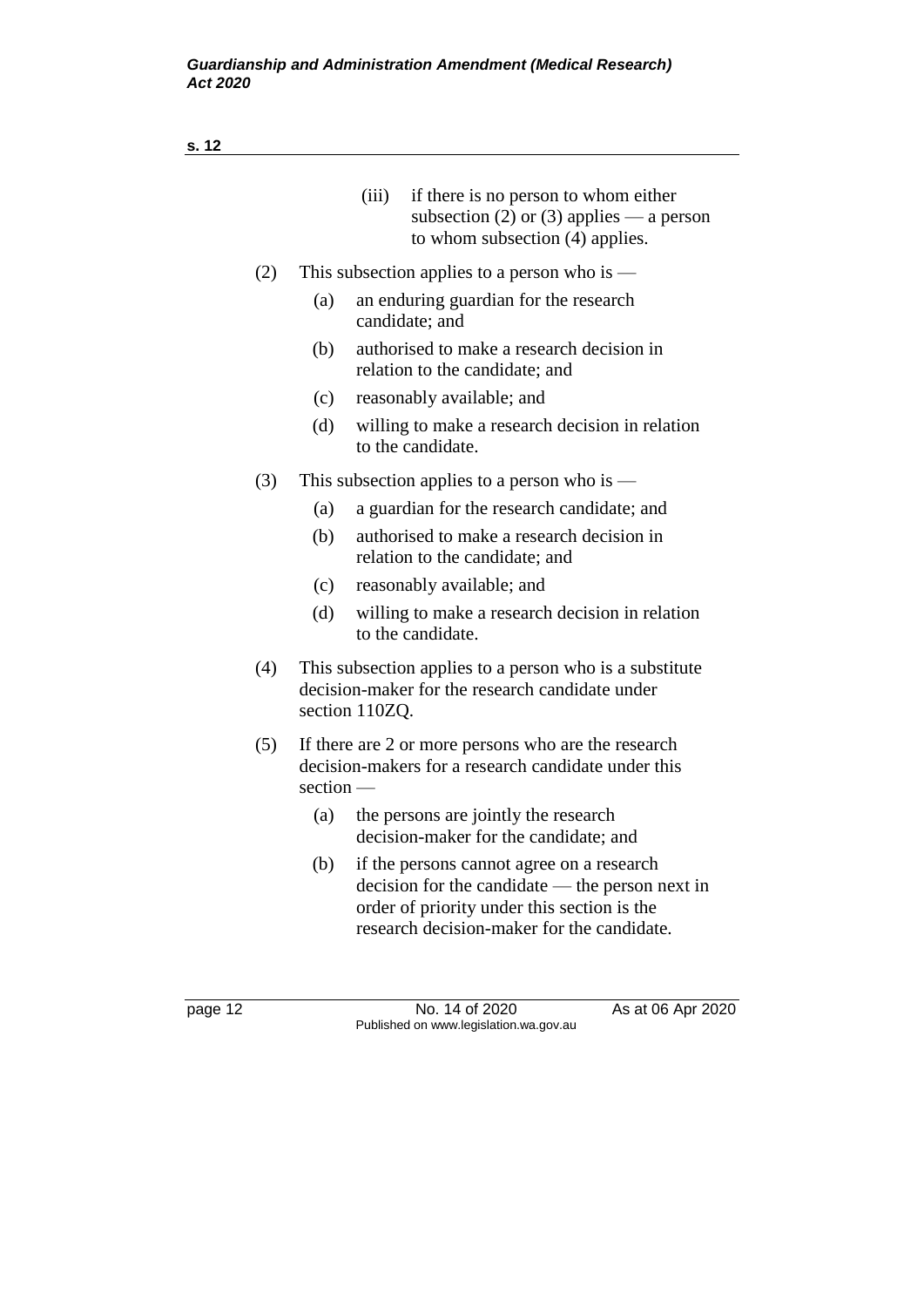#### **110ZQ. Substitute decision-maker for a research candidate**

- (1) For the purposes of section 110ZP(4), a person is a substitute decision-maker for a research candidate if the person is the first in order of the persons listed in subsection  $(2)$  who is —
	- (a) of full legal capacity; and
	- (b) reasonably available; and
	- (c) willing to make a research decision in relation to the candidate.
- (2) For subsection (1), the persons are the following
	- (a) the research candidate's spouse or de facto partner if that person —
		- (i) has reached 18 years of age; and
		- (ii) is living with the candidate or maintains a close personal relationship with the candidate;
	- (b) the person who is first in the following order of priority of relatives of the research candidate who has reached 18 years of age and maintains a close personal relationship with the candidate —
		- (i) a child;
		- (ii) a parent;
		- (iii) a sibling;
	- (c) the person who
		- (i) has reached 18 years of age; and
		- (ii) is the primary provider of care and support (including emotional support) to the research candidate, but is not remunerated for providing that care and support;

As at 06 Apr 2020 **No. 14 of 2020 page 13** Published on www.legislation.wa.gov.au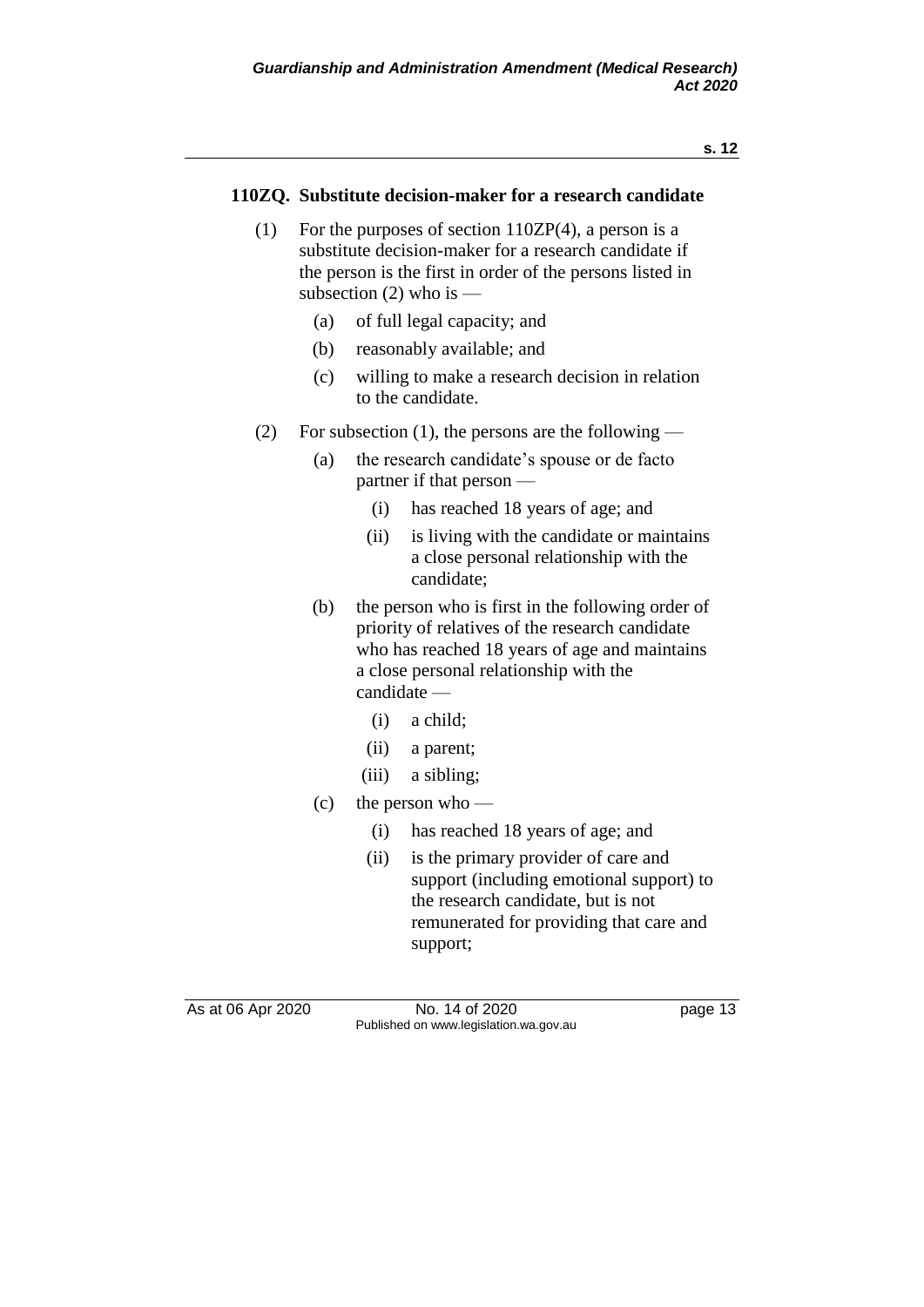|     | (d)                            | any other person who $-$                                                                                                                                                       |
|-----|--------------------------------|--------------------------------------------------------------------------------------------------------------------------------------------------------------------------------|
|     | $\left( 1 \right)$             | has reached 18 years of age; and                                                                                                                                               |
|     | (ii)                           | maintains a close personal relationship<br>with the research candidate.                                                                                                        |
| (3) | candidate only if the person — | For subsection $(2)(a)(ii)$ , (b) and $(d)(ii)$ , a person<br>maintains a close personal relationship with a research                                                          |
|     | (a)<br>candidate; and          | has frequent contact of a personal (as opposed<br>to a business or professional) nature with the                                                                               |
|     | (b)<br>welfare.                | takes a genuine interest in the candidate's                                                                                                                                    |
| (4) |                                | For subsection $(2)(c)(ii)$ , a person is not remunerated<br>for providing care and support to a research candidate<br>an berbaannaa dha mamaan maaaleesa a aanan maxuu suu an |

- only because the person receives a carer payment or other benefit from the Commonwealth or a State or Territory for providing home care for the candidate.
- (5) If there are 2 or more persons who are the substitute decision-makers for a research candidate under this section —
	- (a) the persons are jointly the substitute decision-maker for the candidate; and
	- (b) if the persons cannot agree on a research decision for the candidate — the person next in order of priority under this section is the substitute decision-maker for the candidate.

page 14 **No. 14 of 2020** As at 06 Apr 2020 Published on www.legislation.wa.gov.au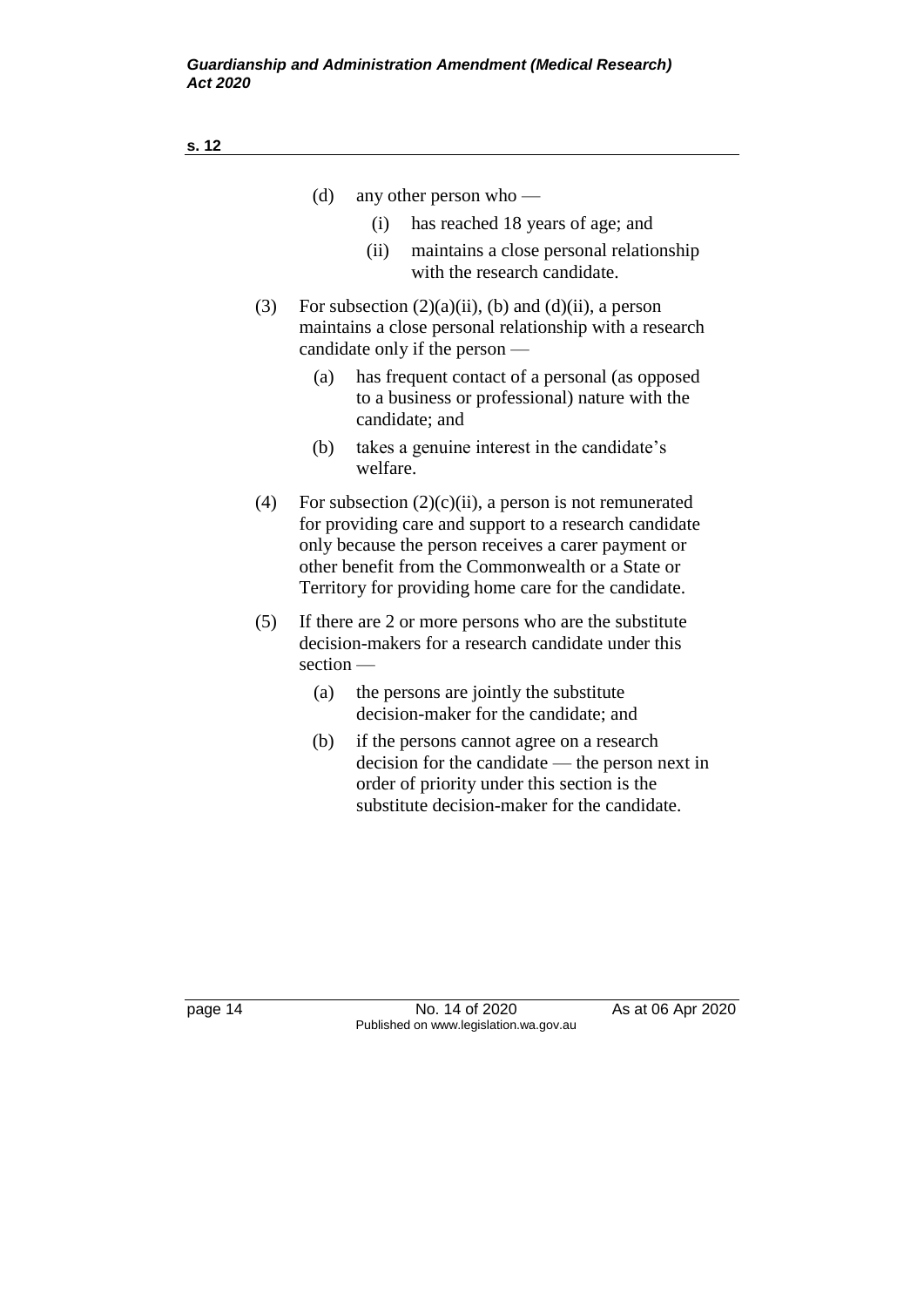### **Division 2 — Decisions about medical research**

#### **110ZR. Medical research with consent of research decision-maker**

- (1) The research decision-maker for a research candidate may make a research decision in relation to the candidate's participation in medical research if —
	- (a) the research has been approved by an HREC; and
	- (b) the candidate is unable to make reasonable judgments in relation to participating in the research; and
	- (c) an independent medical practitioner determines in accordance with section 110ZV that the candidate is not likely to be able to make reasonable judgments within the timeframe for the research approved by the HREC.
- (2) The research decision-maker for a research candidate must not consent to the candidate's participation in medical research unless the research decision-maker —
	- (a) receives the determination of an independent medical practitioner under subsection (3); and
	- (b) determines, having regard to the independent medical practitioner's determination under subsection  $(3)(a)$ , that the candidate's participation in the research is in the best interests of the candidate or is not adverse to the interests of the candidate; and
	- (c) determines, having regard to the independent medical practitioner's determination under subsection (3)(b), that the candidate's participation —
		- (i) will only involve observing the candidate or carrying out another

As at 06 Apr 2020 **No. 14 of 2020 page 15** Published on www.legislation.wa.gov.au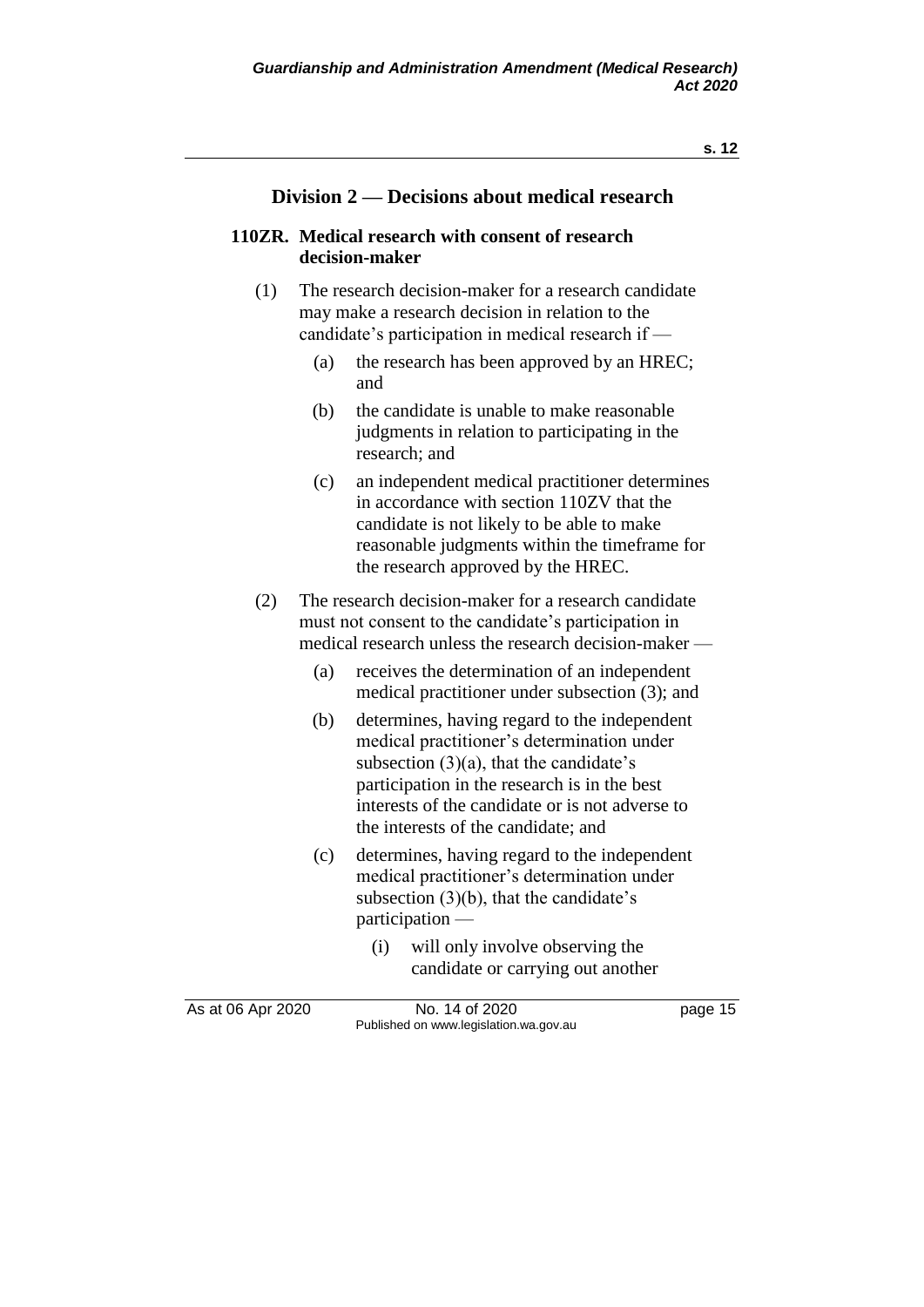| s. 12 |     |               |                                                                                                                                                                                                                                                                                             |
|-------|-----|---------------|---------------------------------------------------------------------------------------------------------------------------------------------------------------------------------------------------------------------------------------------------------------------------------------------|
|       |     |               | non-invasive examination, treatment or<br>procedure; or                                                                                                                                                                                                                                     |
|       |     | (ii)          | if subparagraph $(i)$ does not apply —<br>will not involve any known substantial<br>risks to the candidate; or                                                                                                                                                                              |
|       |     | (iii)         | if subparagraphs (i) and (ii) do not apply<br>and there is an existing treatment<br>available to the candidate — will not<br>involve any known substantial risks to<br>the candidate greater than the risks<br>associated with that treatment; or                                           |
|       |     | (iv)          | if subparagraphs (i) to (iii) do not<br>$apply$ — will not involve substantial<br>risks to the candidate greater than if the<br>candidate did not participate in the<br>research.                                                                                                           |
| (3)   |     | $determine$ — | An independent medical practitioner must                                                                                                                                                                                                                                                    |
|       | (a) | and           | whether the research candidate's participation<br>will be in the best interests of the candidate or<br>will not be adverse to the interests of the<br>candidate in accordance with section 110ZU;                                                                                           |
|       | (b) |               | the matters stated in subsection $(2)(c)$ in<br>accordance with section 110ZW.                                                                                                                                                                                                              |
| (4)   |     |               | A research decision-maker for a research candidate<br>cannot make a research decision under this section to<br>consent to the candidate's participation in the medical<br>research if the participation is inconsistent with any<br>advance health directive in operation in respect of the |

candidate.

page 16 No. 14 of 2020 As at 06 Apr 2020 Published on www.legislation.wa.gov.au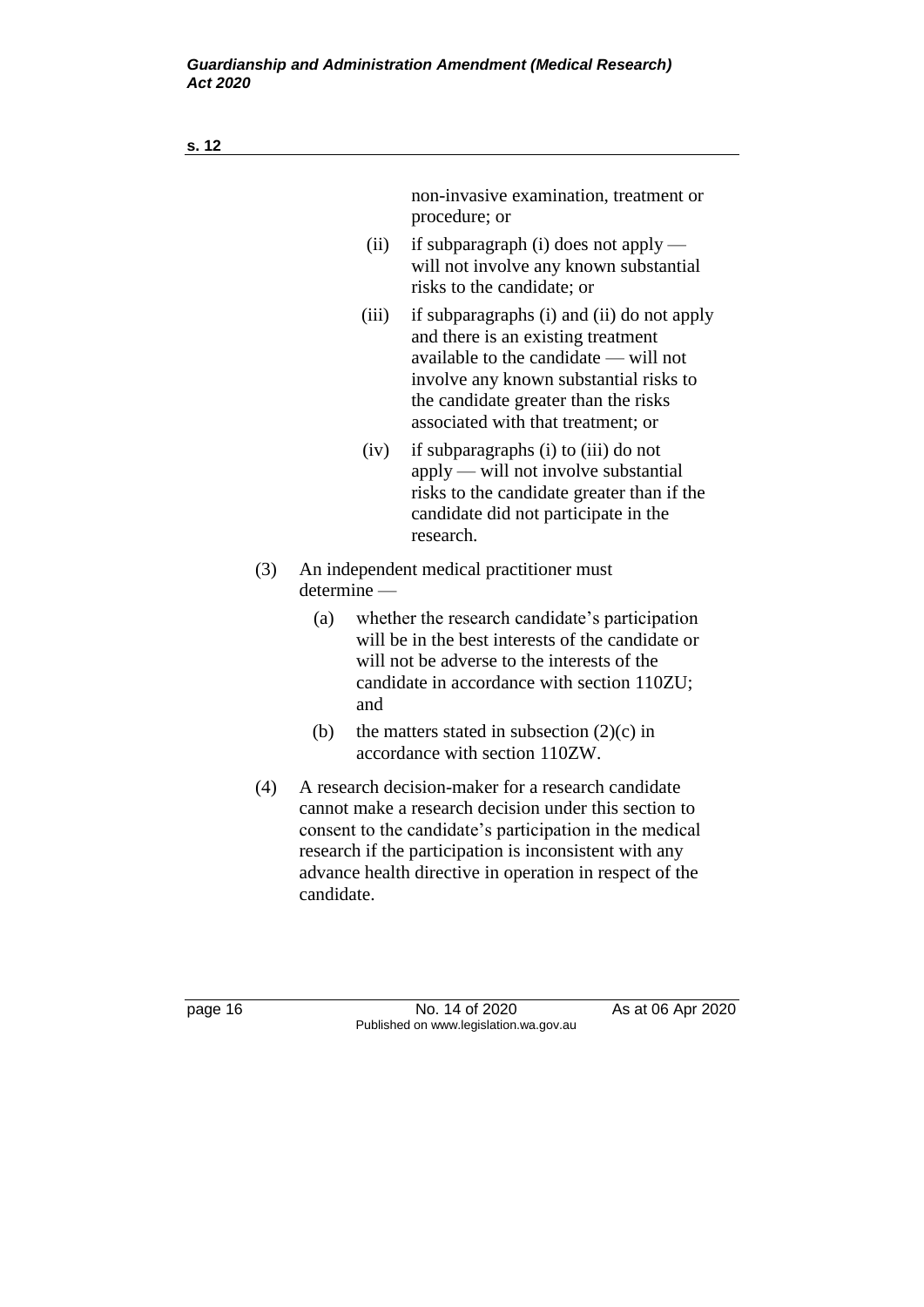- (5) A research decision made under this section has effect as if  $-$ 
	- (a) it were made by the research candidate or with the candidate's consent; and
	- (b) the research candidate were of full legal capacity.
- (6) If a research decision-maker for a research candidate has made a research decision to consent to the candidate's participation in the medical research under subsection (1), a research decision-maker for the candidate may decide that, contrary to the research decision, the candidate will no longer participate in the research.
- (7) If a research candidate regains the ability to make reasonable judgments in respect of medical research while the candidate participates in the research or a research decision-maker makes a decision under subsection  $(6)$  —
	- (a) the research decision made under subsection (1) ceases to have further effect; and
	- (b) the lead researcher in relation to the research must ensure that —
		- (i) the research is discontinued as soon as is safely practicable; and
		- (ii) the research is not recommenced unless a research decision is made by the candidate, or by the research decision-maker under subsection (1), to consent to continue to participate in the research.

As at 06 Apr 2020 No. 14 of 2020 have bage 17 Published on www.legislation.wa.gov.au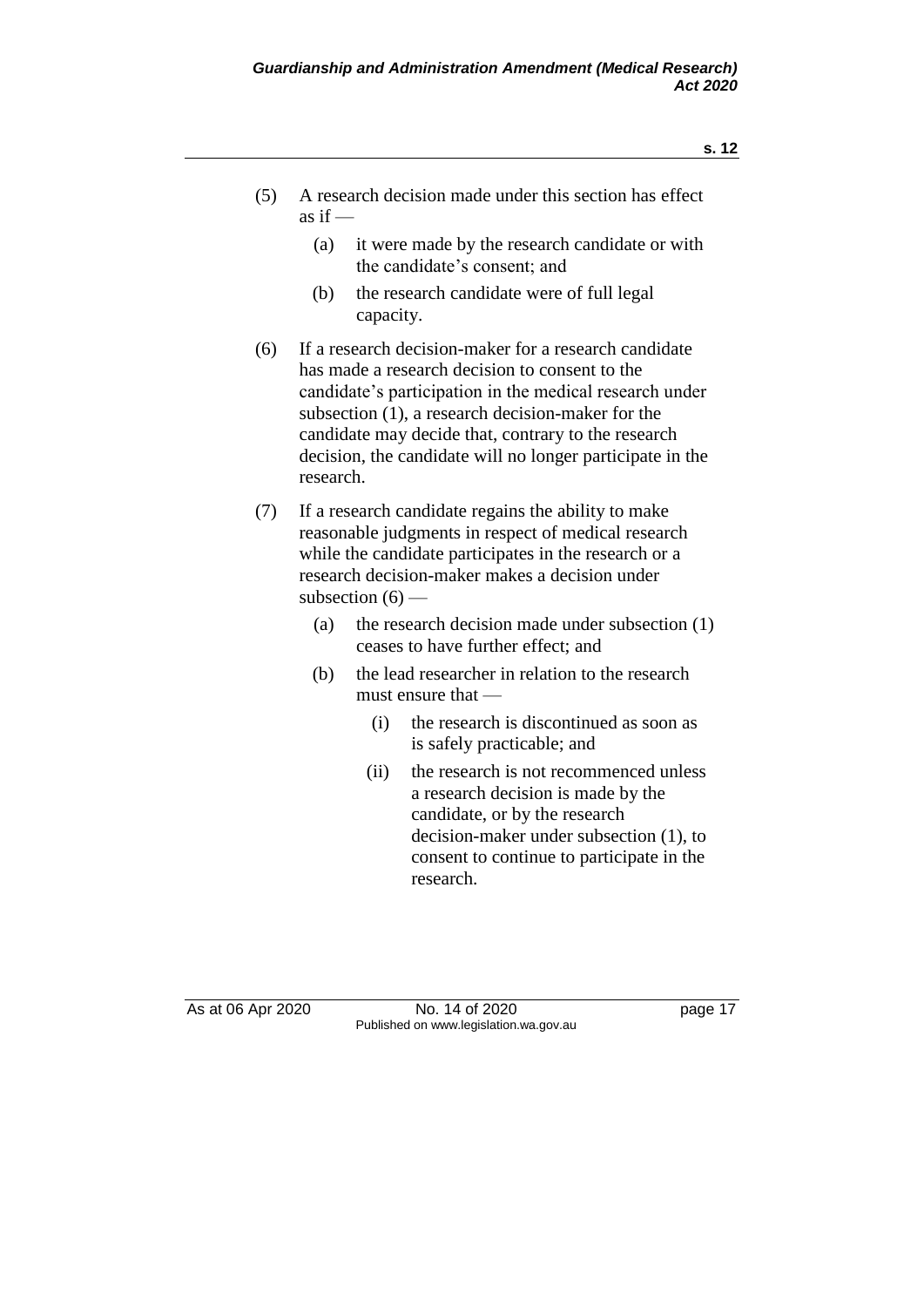|         |     | 110ZS. Urgent medical research without consent                                                                                                                                                                                                                                                                            |
|---------|-----|---------------------------------------------------------------------------------------------------------------------------------------------------------------------------------------------------------------------------------------------------------------------------------------------------------------------------|
| (1)     |     | A researcher may conduct medical research in relation<br>to a research candidate if —                                                                                                                                                                                                                                     |
|         | (a) | the research has been approved by an HREC;<br>and                                                                                                                                                                                                                                                                         |
|         | (b) | the candidate requires urgent treatment as<br>defined in section 110ZH; and                                                                                                                                                                                                                                               |
|         | (c) | the candidate is unable to make reasonable<br>judgments in respect of their participation in the<br>research; and                                                                                                                                                                                                         |
|         | (d) | there is no research decision in relation to the<br>candidate in respect of their participation in the<br>research; and                                                                                                                                                                                                   |
|         | (e) | it is not practicable for the researcher to obtain<br>a research decision in relation to the candidate<br>from the research decision-maker for the<br>candidate; and                                                                                                                                                      |
|         | (f) | it is unlikely that it will be practicable for the<br>researcher to obtain a research decision in<br>relation to the candidate from the research<br>decision-maker for the candidate within the<br>time frame for the research approved by the<br>HREC; and                                                               |
|         | (g) | the researcher receives an independent medical<br>practitioner's determination in accordance with<br>section 110ZV that the candidate is not likely to<br>be able to make reasonable judgments in<br>respect of their participation in the research<br>within the timeframe for the research approved<br>by the HREC; and |
|         | (h) | the researcher receives an independent medical<br>practitioner's determination in accordance with<br>section 110ZU that the candidate's participation                                                                                                                                                                     |
| page 18 |     | No. 14 of 2020<br>As at 06 Apr 2020<br>Published on www.legislation.wa.gov.au                                                                                                                                                                                                                                             |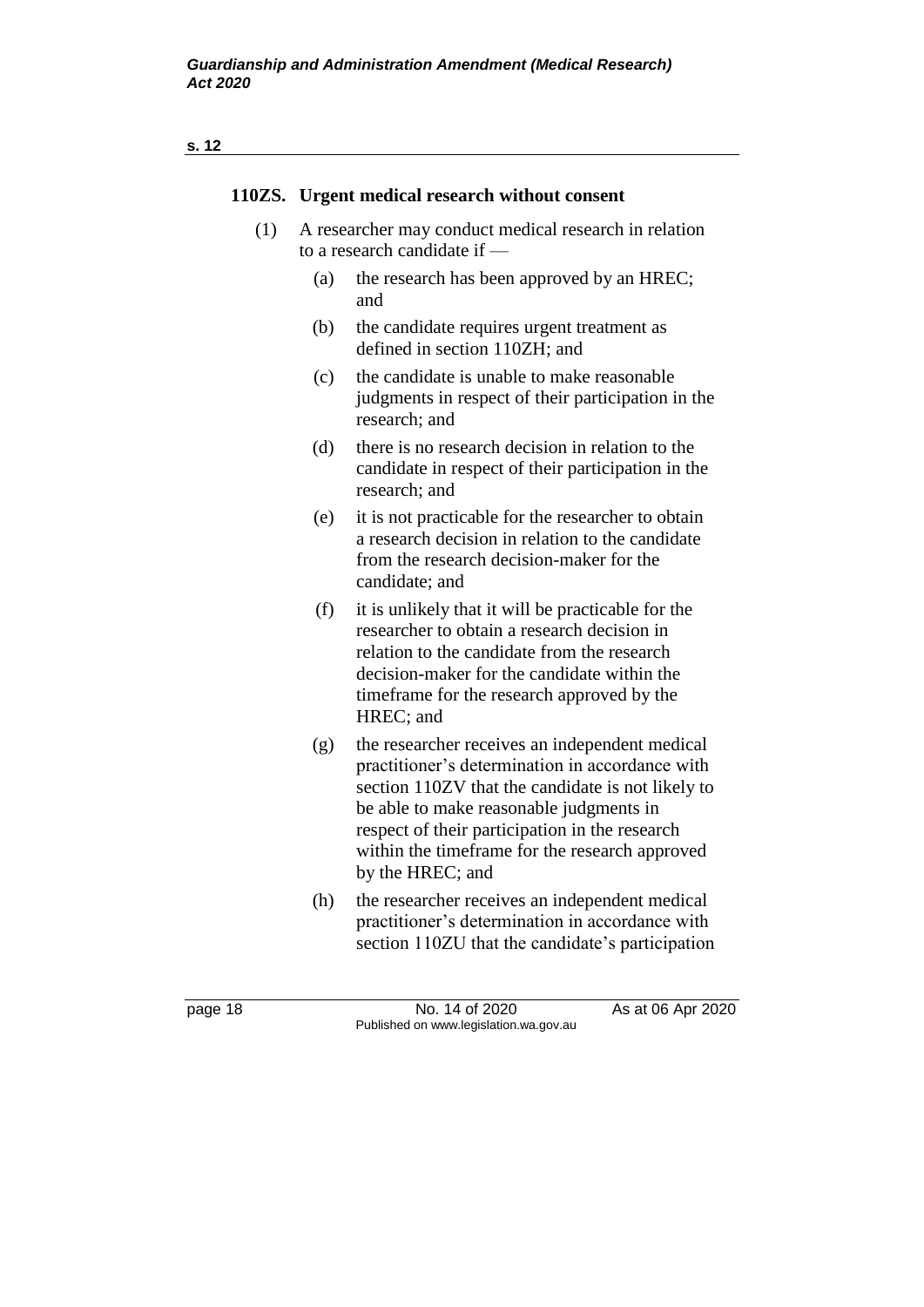is in the best interests of the candidate or is not adverse to the interests of the candidate; and

- (i) the researcher receives an independent medical practitioner's determination in accordance with section 110ZW that the candidate's participation in the research —
	- (i) will only involve observing the candidate or carrying out another non-invasive examination, treatment or procedure; or
	- (ii) if subparagraph (i) does not apply will not involve any known substantial risks to the candidate; or
	- (iii) if subparagraphs (i) and (ii) do not apply and there is an existing treatment available to the candidate — will not involve any known substantial risks to the candidate greater than the risks associated with that treatment; or
	- (iv) if subparagraphs (i) to (iii) do not apply — will not involve substantial risks to the candidate greater than if the candidate did not participate in the research.
- (2) A researcher must not conduct medical research in relation to a research candidate in accordance with an urgent medical research decision if the researcher is aware, or ought reasonably to be aware, the research is inconsistent with any advance health directive in operation in respect of the candidate.
- (3) While a researcher conducts medical research in relation to a research candidate in accordance with an urgent medical research decision, the lead researcher in relation to the research must continue to take

As at 06 Apr 2020 **No. 14 of 2020 page 19** Published on www.legislation.wa.gov.au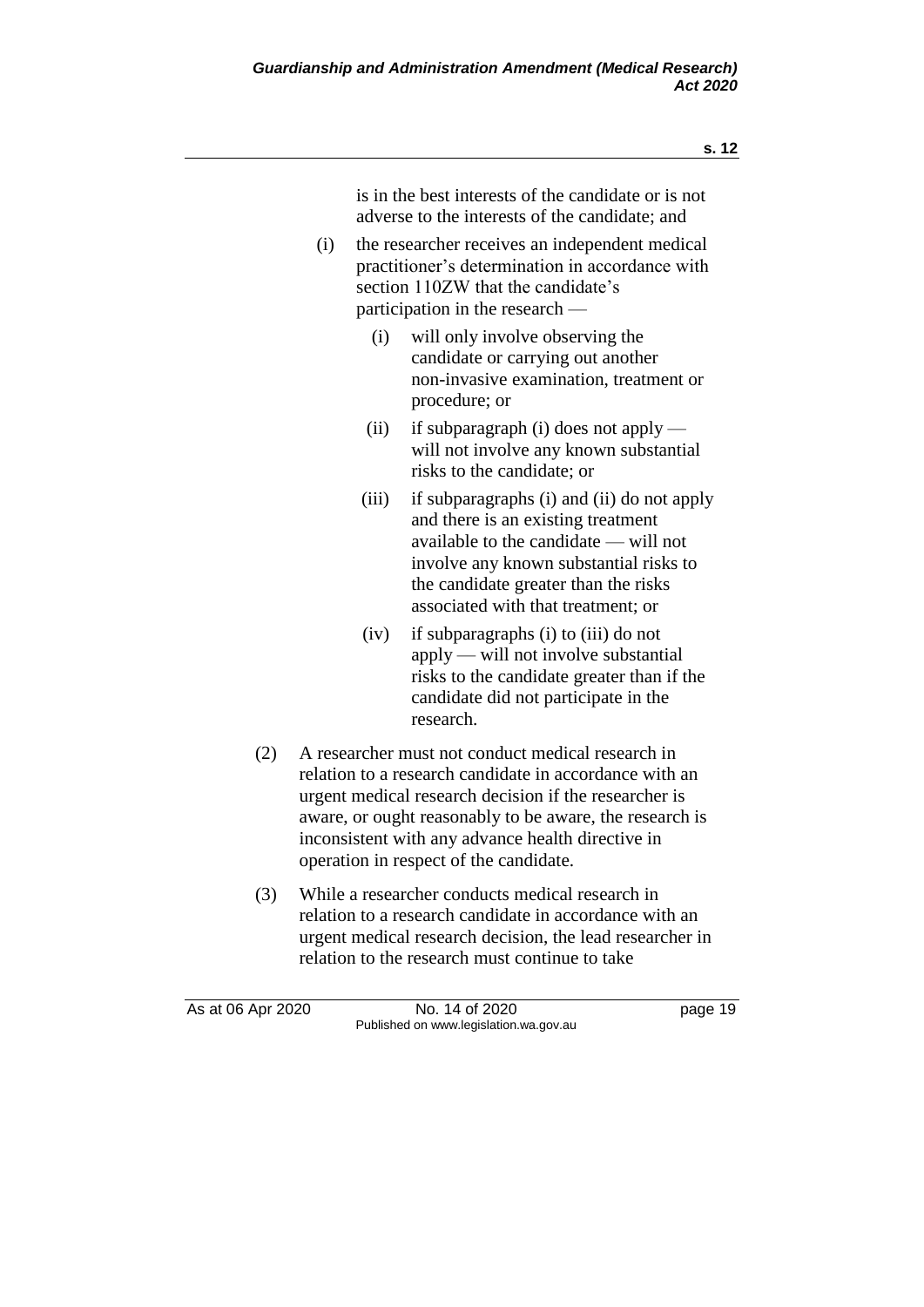- (4) Subsection (5) applies if
	- (a) a researcher conducts medical research in relation to a research candidate in accordance with an urgent medical research decision; and
	- $(b)$  either
		- (i) the research candidate regains the ability to make reasonable judgments in respect of the medical research; or
		- (ii) a research decision-maker makes a research decision under section 110ZR to refuse consent to the candidate's participation in the research.
- (5) The lead researcher in relation to the medical research must ensure that —
	- (a) the research is discontinued as soon as is safely practicable; and
	- (b) the research is not recommenced unless the research candidate or research decision-maker consents to continue to participate in the research.

### **110ZT. Particular medical research not permitted**

 $(1)$  In this section —

*procedure for the sterilisation* has the meaning given in section 56.

- (2) A research decision-maker for a research candidate cannot consent under this Part to —
	- (a) a procedure for the sterilisation of the candidate; or

page 20 No. 14 of 2020 As at 06 Apr 2020 Published on www.legislation.wa.gov.au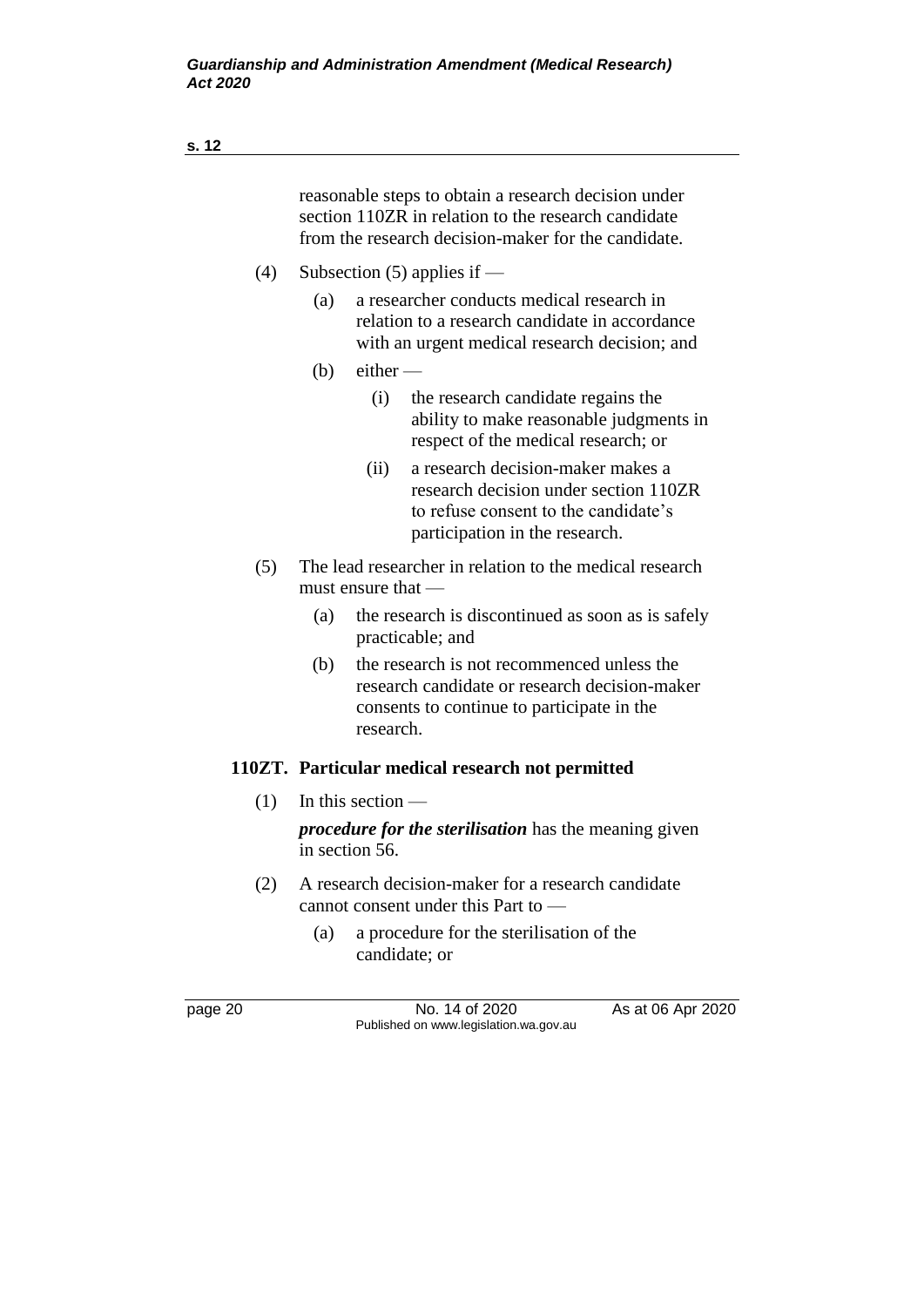- (b) electroconvulsive therapy being performed on the candidate.
- (3) A person must not, for the purposes of medical research, carry out or take part in —
	- (a) a procedure for the sterilisation of a research candidate; or
	- (b) electroconvulsive therapy being performed on a research candidate.

## **Division 3 — Provisions about research decisions and urgent medical research decisions**

#### **110ZU. Assessment by independent medical practitioner of research candidate's best interests**

- (1) An independent medical practitioner must take into account the following in making a determination under section  $110ZR(3)(a)$  or  $110ZS(1)(h)$  —
	- (a) the wishes of the research candidate (to the extent they can be ascertained) as the paramount consideration;
	- (b) the likely effects of the research candidate's participation, including —
		- (i) the existence, likelihood and severity of any potential risks to the candidate; and
		- (ii) whether those risks are justified by any likely benefits of the research to the candidate or to the broader community;
	- (c) any consequences for the research candidate if they are not involved in the research;
	- (d) any alternative treatments available to the research candidate;

As at 06 Apr 2020 No. 14 of 2020 page 21 Published on www.legislation.wa.gov.au

Penalty for this subsection: imprisonment for 2 years or a fine of \$10 000.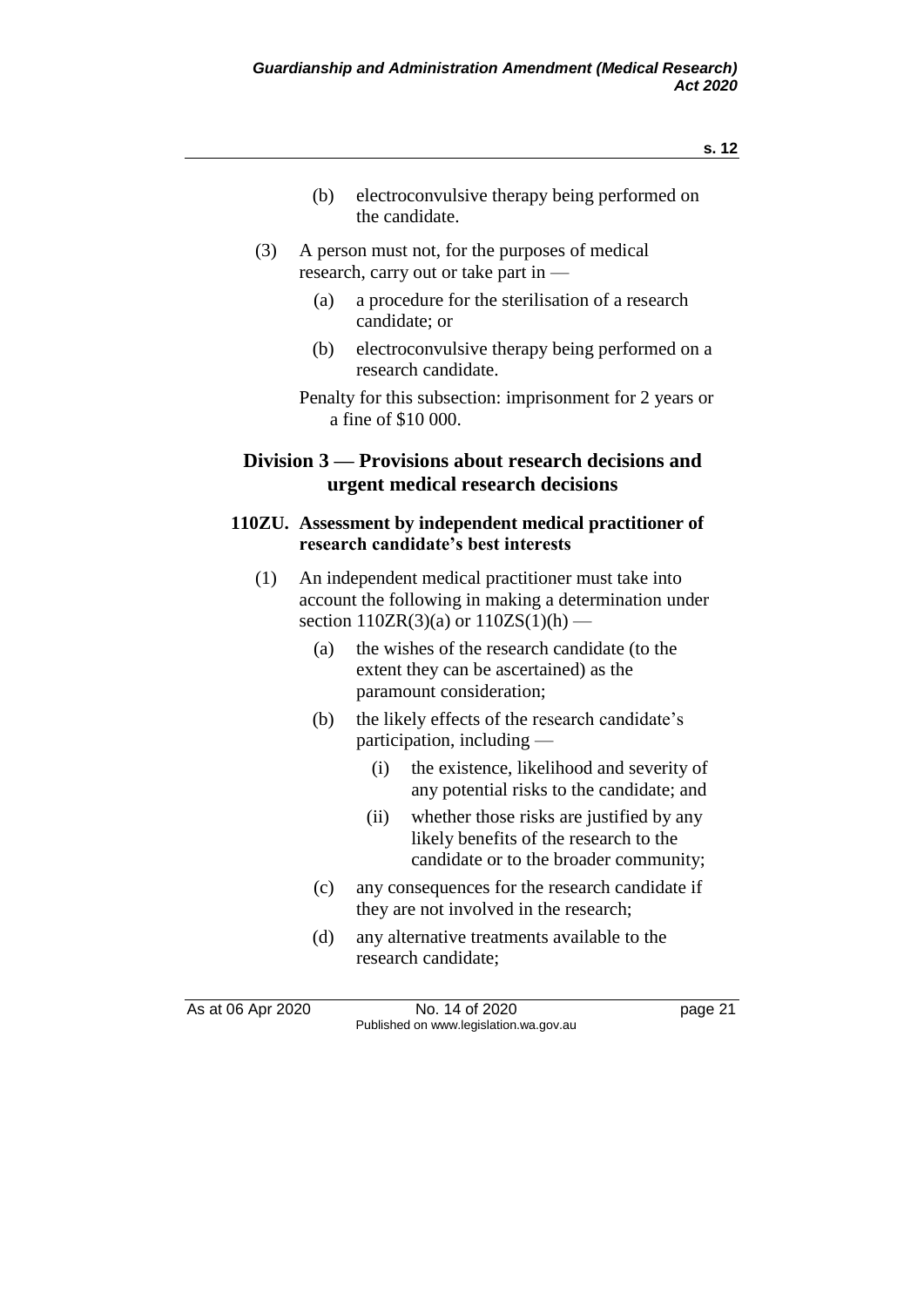- (e) any other prescribed matters.
- (2) The fact that medical research may involve the giving of placebos does not prevent a research decision-maker or an independent medical practitioner from being satisfied that it is in the best interests of a research candidate or is not adverse to the interests of the candidate that they participate in the research.
- (3) The independent medical practitioner must inform a research decision-maker or researcher of the practitioner's determination, and the reasons for the determination —
	- (a) if practicable before the medical research commences — in writing; or
	- (b) if paragraph (a) does not apply
		- (i) orally before the medical research commences; and
		- (ii) in writing after the research candidate commences participation in the medical research.

#### **110ZV. Assessment by independent medical practitioner of likelihood of research candidate regaining ability to consent**

- (1) An independent medical practitioner must take into account the following when making a determination under section  $110ZR(1)(c)$  or  $110ZS(1)(g)$  —
	- (a) the research candidate's medical, mental and physical condition;
	- (b) the severity of the research candidate's condition and the prognosis for the candidate;
	- (c) the current stage of treatment and care required for the research candidate;

page 22 No. 14 of 2020 As at 06 Apr 2020 Published on www.legislation.wa.gov.au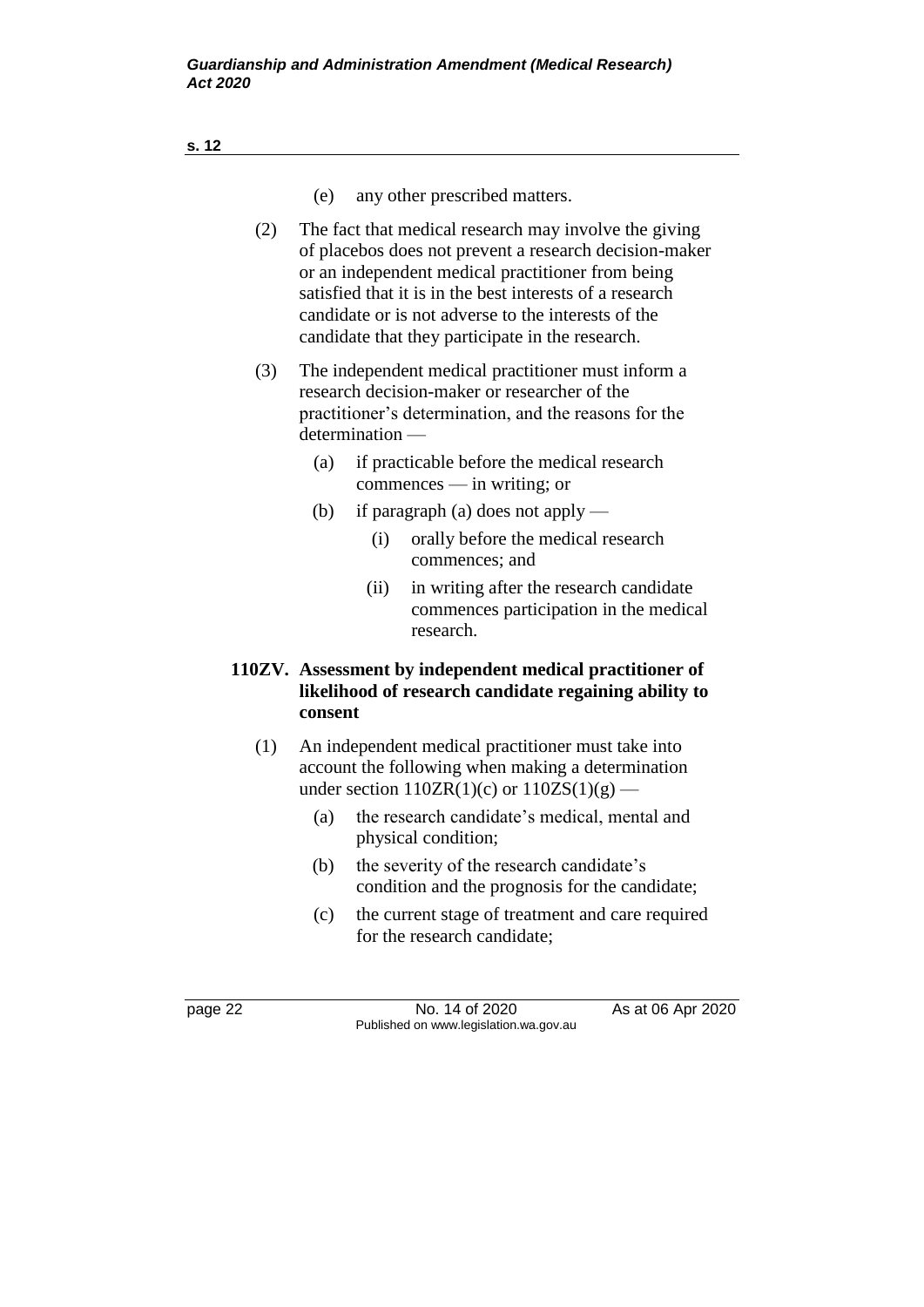- (d) any other circumstances relevant to the research candidate;
- (e) the nature of, and the timeframe approved by the HREC for, the medical research in which the research candidate is to participate.
- (2) The independent medical practitioner must inform a research decision-maker or researcher of the practitioner's determination, and the reasons for the determination —
	- (a) if practicable before the medical research commences — in writing; or
	- (b) if paragraph (a) does not apply
		- (i) orally before the medical research commences; and
		- (ii) in writing after the research candidate commences participation in the medical research.

#### **110ZW. Assessment by independent medical practitioner of risks**

- (1) An independent medical practitioner must take into account the following in making a determination under section  $110ZR(3)(b)$  or  $110ZS(1)(i)$  —
	- (a) whether the research candidate's participation in medical research will involve any known substantial risks to the candidate;
	- (b) whether there is an existing treatment available to the research candidate;
	- (c) if there is an existing treatment available to the research candidate —
		- (i) whether there are substantial risks to the candidate involved in the existing treatment available to the candidate; and

As at 06 Apr 2020 **No. 14 of 2020 page 23** Published on www.legislation.wa.gov.au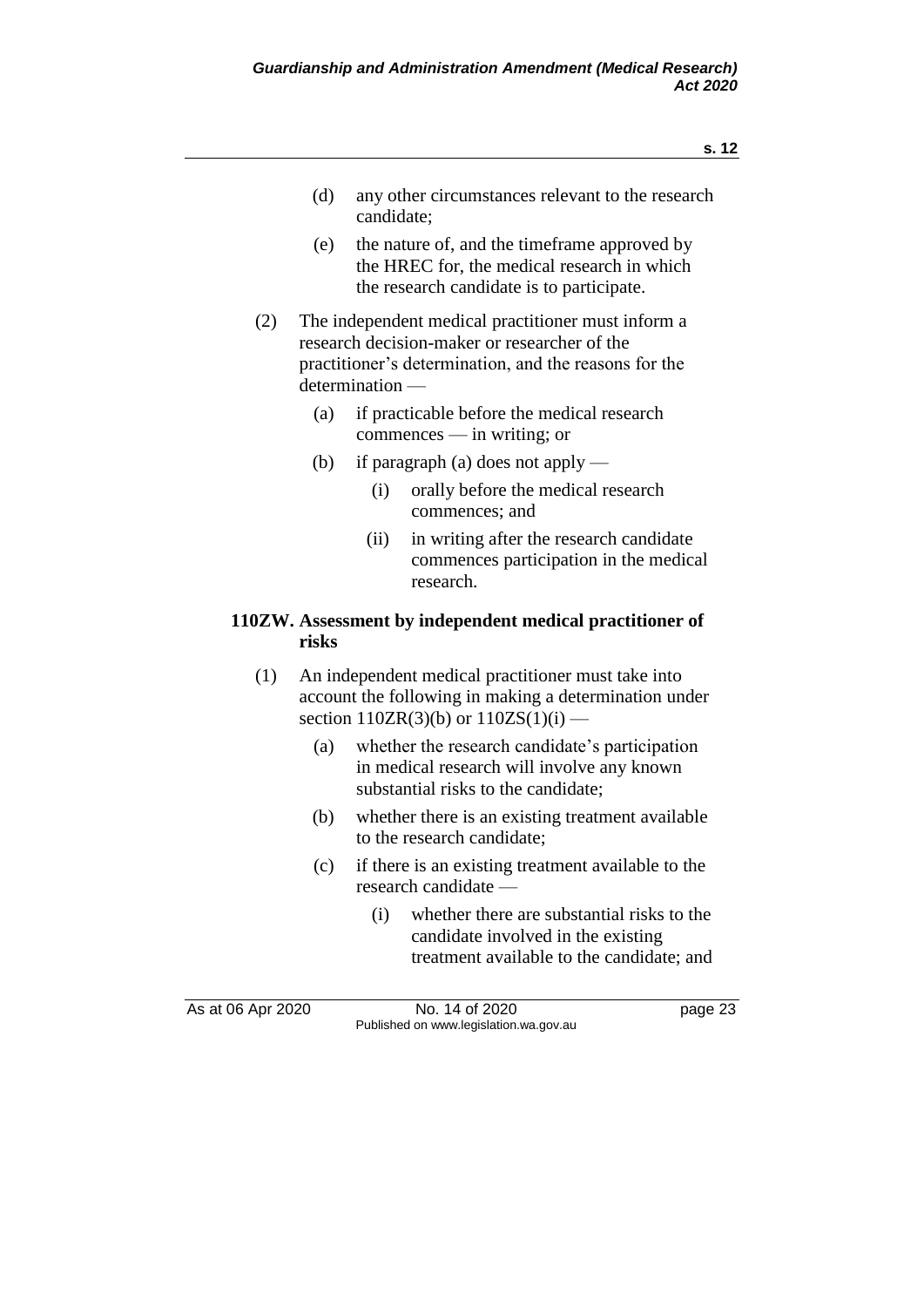| if there are substantial risks involved in<br>(ii)<br>the existing treatment — whether those<br>risks are greater than the risks involved<br>in participating in the medical research; |
|----------------------------------------------------------------------------------------------------------------------------------------------------------------------------------------|
| if there is no existing treatment available —<br>whether the risks involved in participating in<br>the medical research are greater than not<br>participating in the research.         |
| The independent medical practitioner must inform the<br>research decision-maker or researcher of the<br>practitioner's determination, and the reasons for the<br>determination -       |
| if practicable before the medical research<br>$commences$ — in writing; or                                                                                                             |
| if paragraph (a) does not apply $-$                                                                                                                                                    |
| orally before the medical research<br>(i)<br>commences; and                                                                                                                            |
| in writing after the research candidate<br>(ii)<br>commences participation in the medical<br>research.                                                                                 |
| Division 4 — Effect of research decisions and urgent<br>medical research decisions                                                                                                     |
| 110ZX. Reliance by researcher on research decision or<br>urgent medical research decision                                                                                              |
|                                                                                                                                                                                        |

 $(1)$  In this section —

*take research action* means —

- (a) to commence or continue any medical research in relation to a research candidate; or
- (b) to not commence or to discontinue any medical research in relation to a research candidate.

page 24 **No. 14 of 2020** As at 06 Apr 2020 Published on www.legislation.wa.gov.au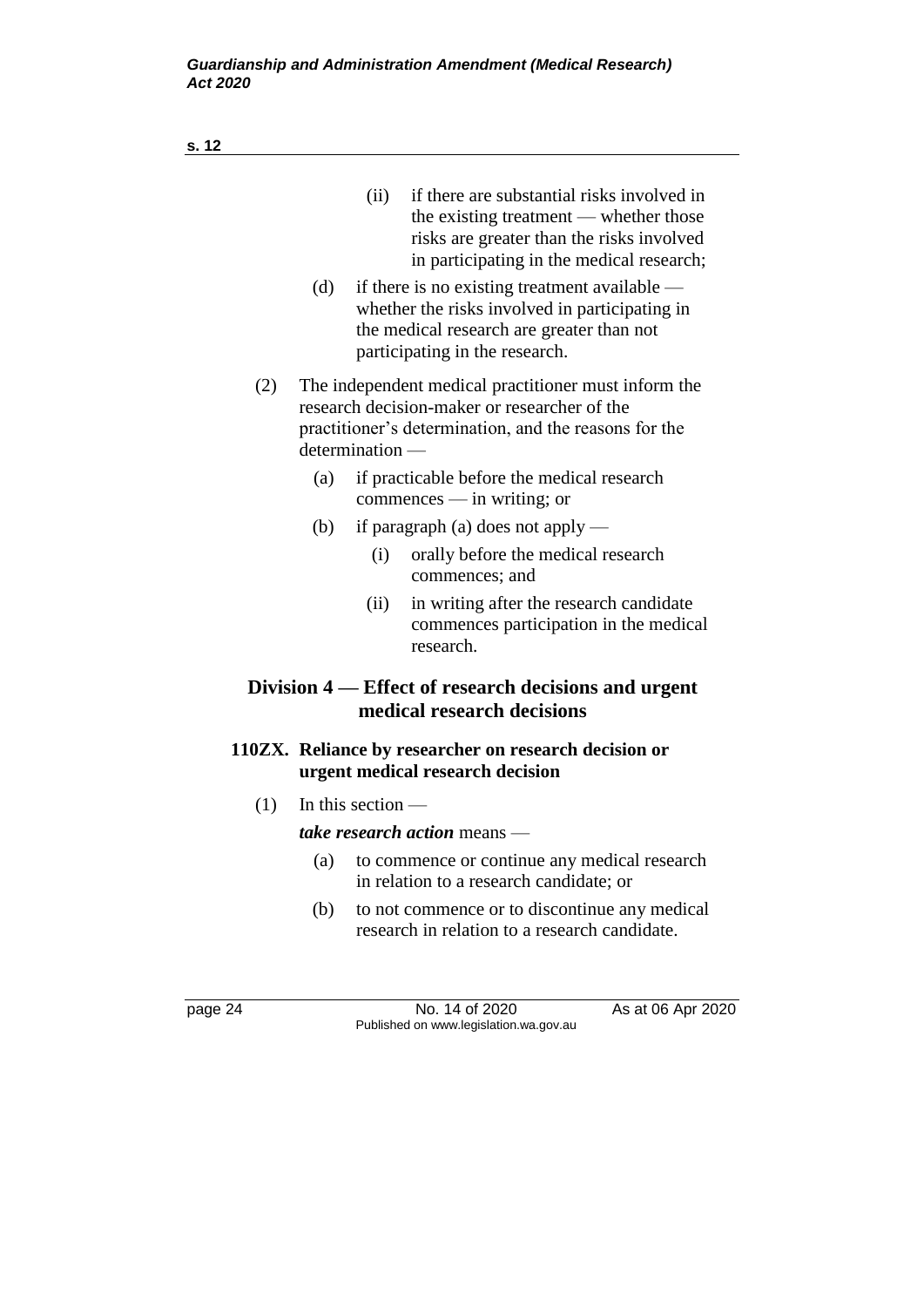- (2) This section applies if a researcher
	- (a) takes research action
		- (i) reasonably believing that a research candidate is unable to make reasonable judgments in respect of the research action; and
		- (ii) relying in good faith on what is purportedly a research decision made by the research decision-maker for the research candidate under section 110ZR:

or

- (b) takes research action
	- (i) in circumstances where it is reasonable for the researcher to rely on another researcher having ascertained whether the research action is in accordance with a research decision by the research decision-maker for the research candidate under section 110ZR; and
	- (ii) reasonably assuming that another researcher has ascertained that the research action is in accordance with a research decision by the research decision-maker for the research candidate under section 110ZR;
	- or
- (c) takes research action
	- (i) reasonably believing that the research candidate is unable to make reasonable judgments in respect of the research action; and

As at 06 Apr 2020 **No. 14 of 2020 page 25** Published on www.legislation.wa.gov.au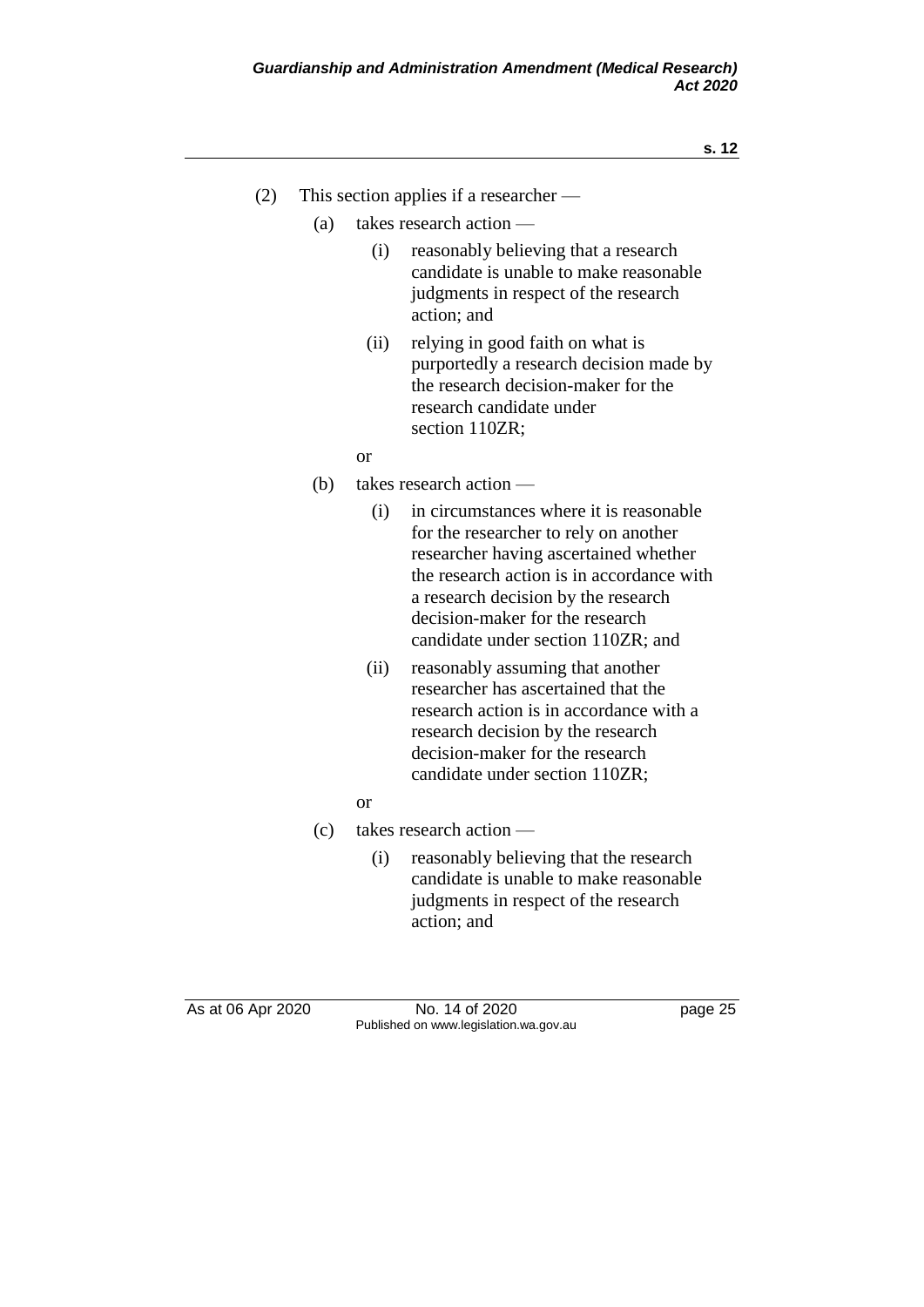|     |                                                                                                                   | (ii)          | relying in good faith on what is<br>purportedly an urgent medical research<br>decision made by a researcher;                                                                                                           |  |
|-----|-------------------------------------------------------------------------------------------------------------------|---------------|------------------------------------------------------------------------------------------------------------------------------------------------------------------------------------------------------------------------|--|
|     |                                                                                                                   | <sub>or</sub> |                                                                                                                                                                                                                        |  |
|     | (d)                                                                                                               |               | takes research action -                                                                                                                                                                                                |  |
|     |                                                                                                                   | (i)           | in circumstances where it is reasonable.<br>for the researcher to rely on another<br>researcher having ascertained whether<br>the research action is in accordance with<br>an urgent medical research decision;<br>and |  |
|     |                                                                                                                   | (ii)          | reasonably assuming that another<br>researcher has ascertained that the<br>research action is in accordance with an<br>urgent medical research decision.                                                               |  |
| (3) | However, this section does not apply to the extent that<br>a researcher takes research action inconsistent with — |               |                                                                                                                                                                                                                        |  |
|     | (a)                                                                                                               | or            | section $110ZR(4)$ or $(7)(b)$ or $110ZS(2)$ or $(5)$ ;                                                                                                                                                                |  |
|     | (b)                                                                                                               |               | section 110ZT; or                                                                                                                                                                                                      |  |
|     | (c)                                                                                                               |               | a decision made under Division 5.                                                                                                                                                                                      |  |
| (4) |                                                                                                                   |               | If this section applies, the researcher is taken for all<br>purposes to take the research action in accordance with<br>a research decision or urgent medical research decision<br>that has effect as if $-$            |  |
|     | (a)                                                                                                               |               | the decision were made by the research<br>candidate; and                                                                                                                                                               |  |
|     | (b)                                                                                                               |               | the research action is taken with the research<br>candidate's consent; and                                                                                                                                             |  |
|     | (c)                                                                                                               |               | the research candidate were of full legal                                                                                                                                                                              |  |

page 26 No. 14 of 2020 As at 06 Apr 2020 Published on www.legislation.wa.gov.au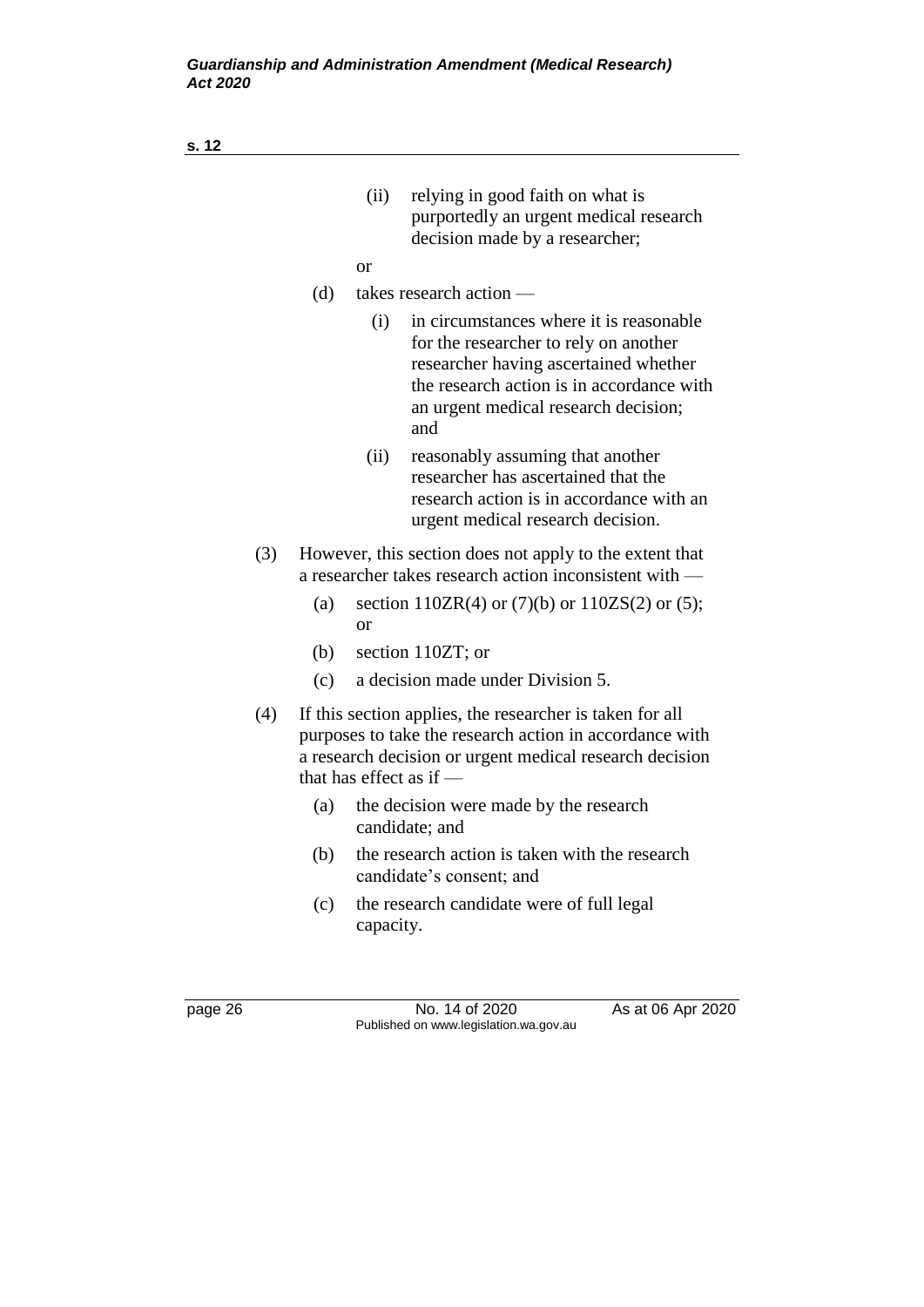- (5) For the purposes of subsection  $(2)(a)(ii)$  and  $(c)(ii)$ , a researcher is taken to have relied in good faith on what was purportedly a research decision or urgent medical research decision if, after considering whether or not to rely on it, the researcher acted honestly in relying on it.
- (6) For the purposes of determining under subsection  $(2)(b)(ii)$  and  $(d)(ii)$  whether the researcher's assumption was reasonable, the following matters must be taken into account —
	- (a) whether the researcher sighted any written evidence that another researcher had ascertained that the research action was in accordance with a research decision or urgent medical research decision;
	- (b) anything else relevant to the determination.

## **110ZY. Validity of certain research decisions or urgent medical research decisions**

- (1) If a researcher does not commence or discontinues medical research in relation to a research candidate in accordance with a research decision or urgent medical research decision, the researcher is taken for all purposes to have done so in accordance with a valid decision, even if an effect of doing so is to worsen the severity of the candidate's condition or the prognosis for the candidate.
- (2) However, subsection (1) does not apply to the extent that an act or omission of a researcher is inconsistent with —
	- (a) section  $110ZR(4)$  or  $(7)(b)$  or  $110ZS(2)$  or  $(5)$ ; or
	- (b) section 110ZT; or
	- (c) a decision made under Division 5.

As at 06 Apr 2020 **No. 14 of 2020 page 27** Published on www.legislation.wa.gov.au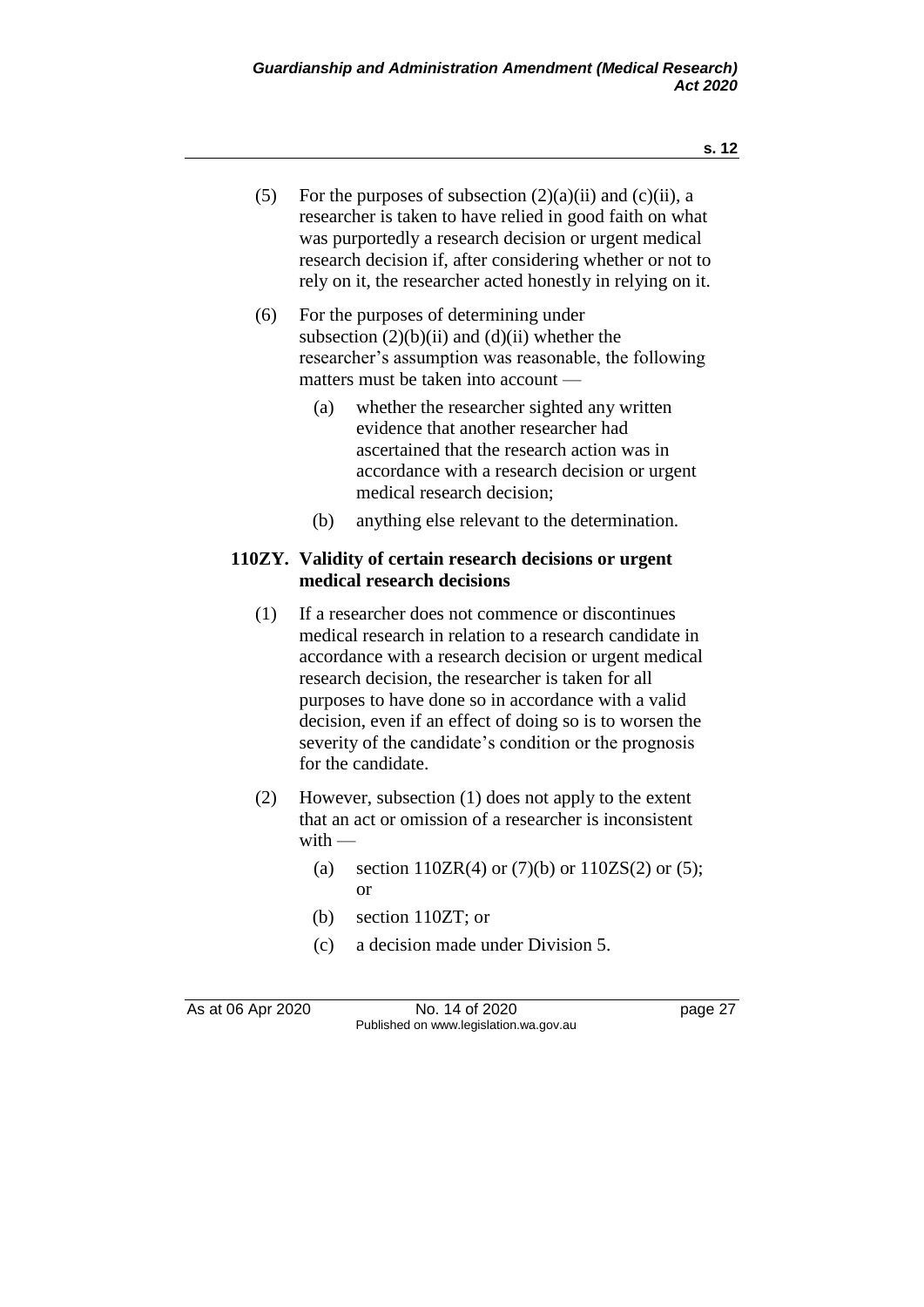# **110ZZ. Applying for review of decision made under this Part**

A person who, in the opinion of the State Administrative Tribunal, is interested in a decision made under this Part may apply for a review of a decision.

# **110ZZA. Procedure on review**

- (1) The following provisions of the *State Administrative Tribunal Act 2004* do not apply in relation to a review application —
	- (a) section 20;
	- (b) subject to subsection  $(4)$  sections 21, 22 and 23;
	- (c) sections 26(e) and 31;
	- (d) section  $29(3)(c)(ii)$ ;
	- (e) section  $29(5)(b)$ .
- (2) For the purposes of the *State Administrative Tribunal Act 2004* section 26(c), a reviewed decision may be varied or ceased by the person making the decision.
- (3) A person who makes a review application may request (a *report request*) the independent medical practitioner's written reports under Division 3 made in relation to the reviewed decision from —
	- (a) the research decision-maker or researcher who made the reviewed decision; or
	- (b) the independent medical practitioner who made the report.

page 28 No. 14 of 2020 As at 06 Apr 2020 Published on www.legislation.wa.gov.au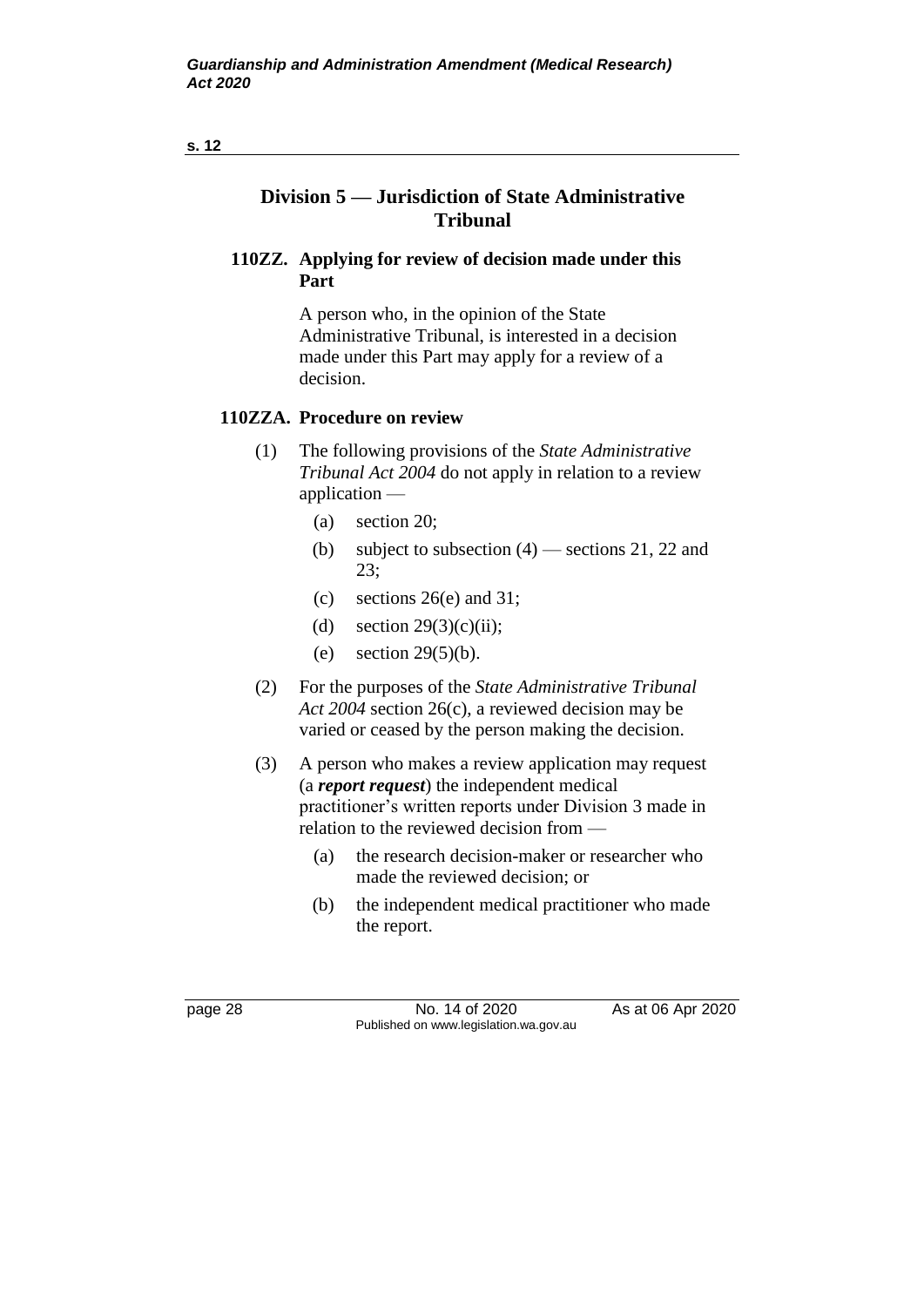- (4) The *State Administrative Tribunal Act 2004* sections 21(3) to (5), 22 and 23 apply to a report request as if —
	- (a) the report request were a request made under section  $21(1)$  or  $22(1)$  of that Act; and
	- (b) the person to whom the report request is made were the decision-maker.

### **110ZZB. Effect of State Administrative Tribunal's decision under this Division**

- (1) A decision of the State Administrative Tribunal on a review application takes effect on the day on which the Tribunal's decision is made.
- (2) If the State Administrative Tribunal sets aside a reviewed decision, the Tribunal's decision does not affect the operation of sections 110ZX and 110ZY in relation to actions or omissions of a researcher before the day the Tribunal's decision takes effect under subsection  $(1)$ .

# **Division 6 — Reporting**

# **110ZZC. Researcher to report medical research conducted under this Part to Health Minister**

If a researcher conducts medical research in relation to a research candidate under this Part, the researcher must give the Health Minister a written notice, in the form approved by the Health Minister, stating the following —

(a) that the researcher is conducting medical research in relation to the candidate;

As at 06 Apr 2020 **No. 14 of 2020 page 29** Published on www.legislation.wa.gov.au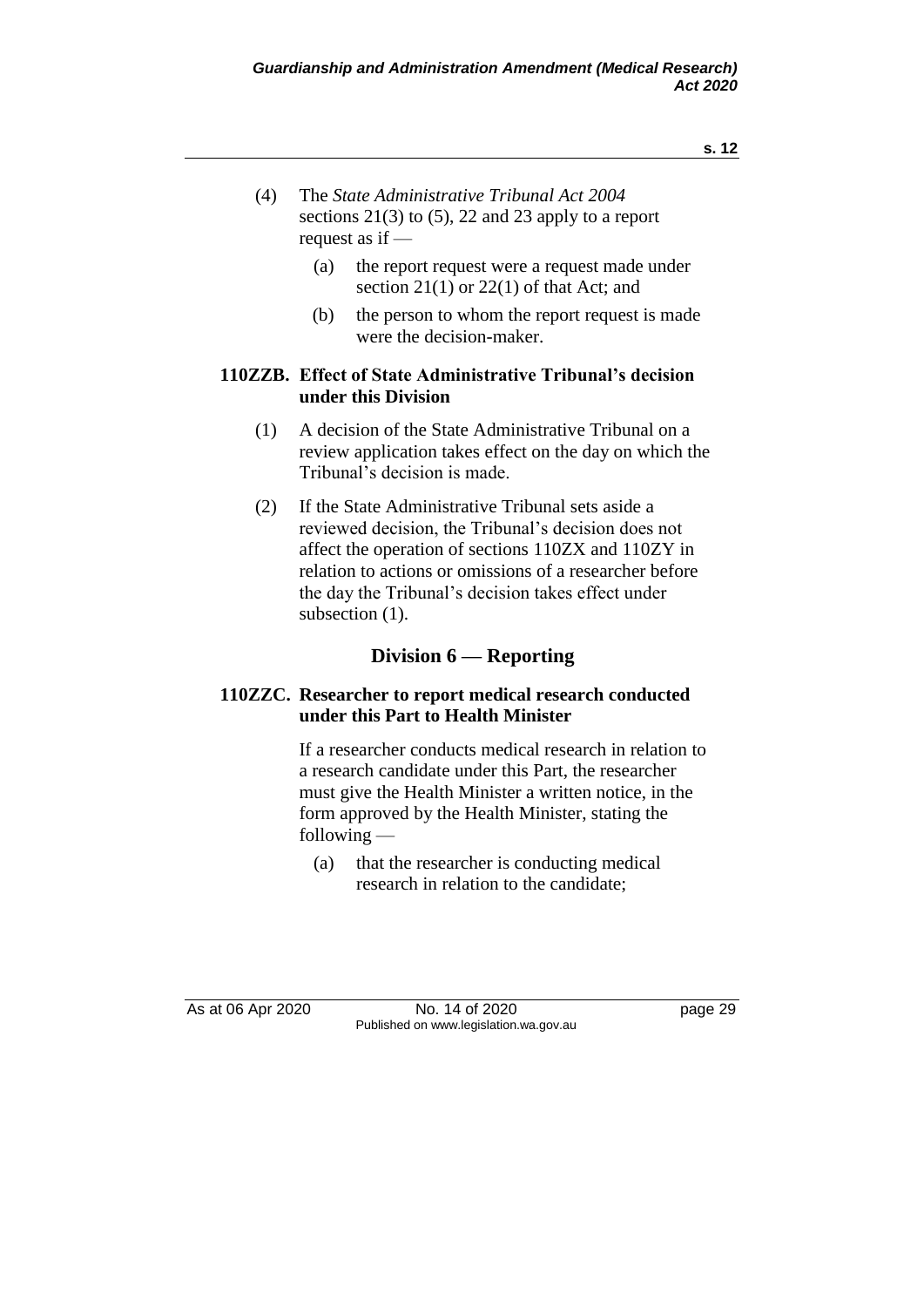|     | (b) |               | whether the medical research is carried out                                                                                                                                                                                                                                                                       |
|-----|-----|---------------|-------------------------------------------------------------------------------------------------------------------------------------------------------------------------------------------------------------------------------------------------------------------------------------------------------------------|
|     |     | pursuant to - |                                                                                                                                                                                                                                                                                                                   |
|     |     | (i)           | a research decision by the research<br>decision-maker for the candidate under<br>section 110ZR; or                                                                                                                                                                                                                |
|     |     | (ii)          | an urgent medical research decision;                                                                                                                                                                                                                                                                              |
|     | (c) |               | the type of medical research the researcher is<br>conducting in relation to the candidate;                                                                                                                                                                                                                        |
|     | (d) |               | the purpose of the medical research;                                                                                                                                                                                                                                                                              |
|     | (e) | form.         | any other information required by the approved                                                                                                                                                                                                                                                                    |
|     |     |               | 110ZZD. Health Minister to report to Parliament on medical<br>research carried out under this Part                                                                                                                                                                                                                |
| (1) |     |               | The Health Minister must, as soon as practicable after<br>each anniversary of the day on which the Guardianship<br>and Administration Amendment (Medical Research)<br>Act 2020 section 12 comes into operation, report to<br>Parliament on the following in relation to the year to<br>which the report relates — |
|     | (a) |               | the number of research candidates who have<br>participated in medical research under this Part;                                                                                                                                                                                                                   |
|     | (b) | pursuant to - | whether the medical research is carried out                                                                                                                                                                                                                                                                       |
|     |     | (i)           | a research decision by the research<br>decision-maker for the candidate under<br>section 110ZR; or                                                                                                                                                                                                                |

- (ii) an urgent medical research decision;
- (c) the type of medical research the researcher is conducting in relation to the candidate;
- (d) the purpose of the medical research;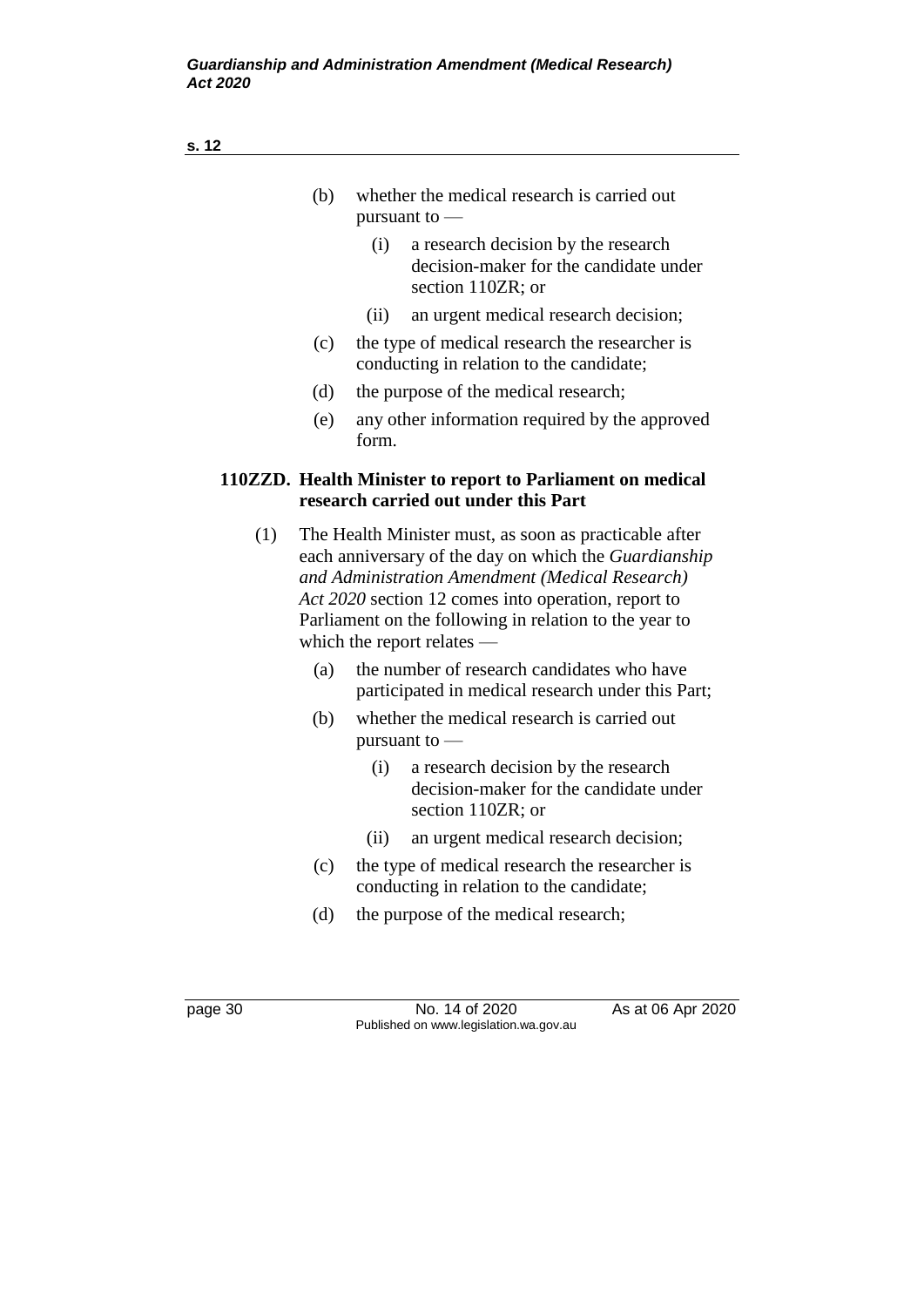- (e) any other matter relating to the operation of this Part that the Health Minister considers appropriate.
- (2) The report under subsection  $(1)$ 
	- (a) may include statistics or other general information derived from a written notice the Health Minister receives under section 110ZZC; but
	- (b) must not include personal information.

# **Division 7 — Reviews**

# **110ZZE. Review of this Part**

- (1) The Minister must review the operation and effectiveness of this Part and prepare a report based on the review —
	- (a) as soon as practicable after the  $1<sup>st</sup>$  anniversary of the day on which the *Guardianship and Administration Amendment (Medical Research) Act 2020* section 12 comes into operation; and
	- (b) after that, at intervals of not more than 3 years.
- (2) The Minister must cause the report to be laid before each House of Parliament as soon as practicable after it is prepared, but not later than 12 months after the  $1<sup>st</sup>$ anniversary or the expiry of the period of 3 years, as the case may be.

# **13. Section 110ZS deleted**

Delete section 110ZS.

As at 06 Apr 2020 **No. 14 of 2020 page 31** Published on www.legislation.wa.gov.au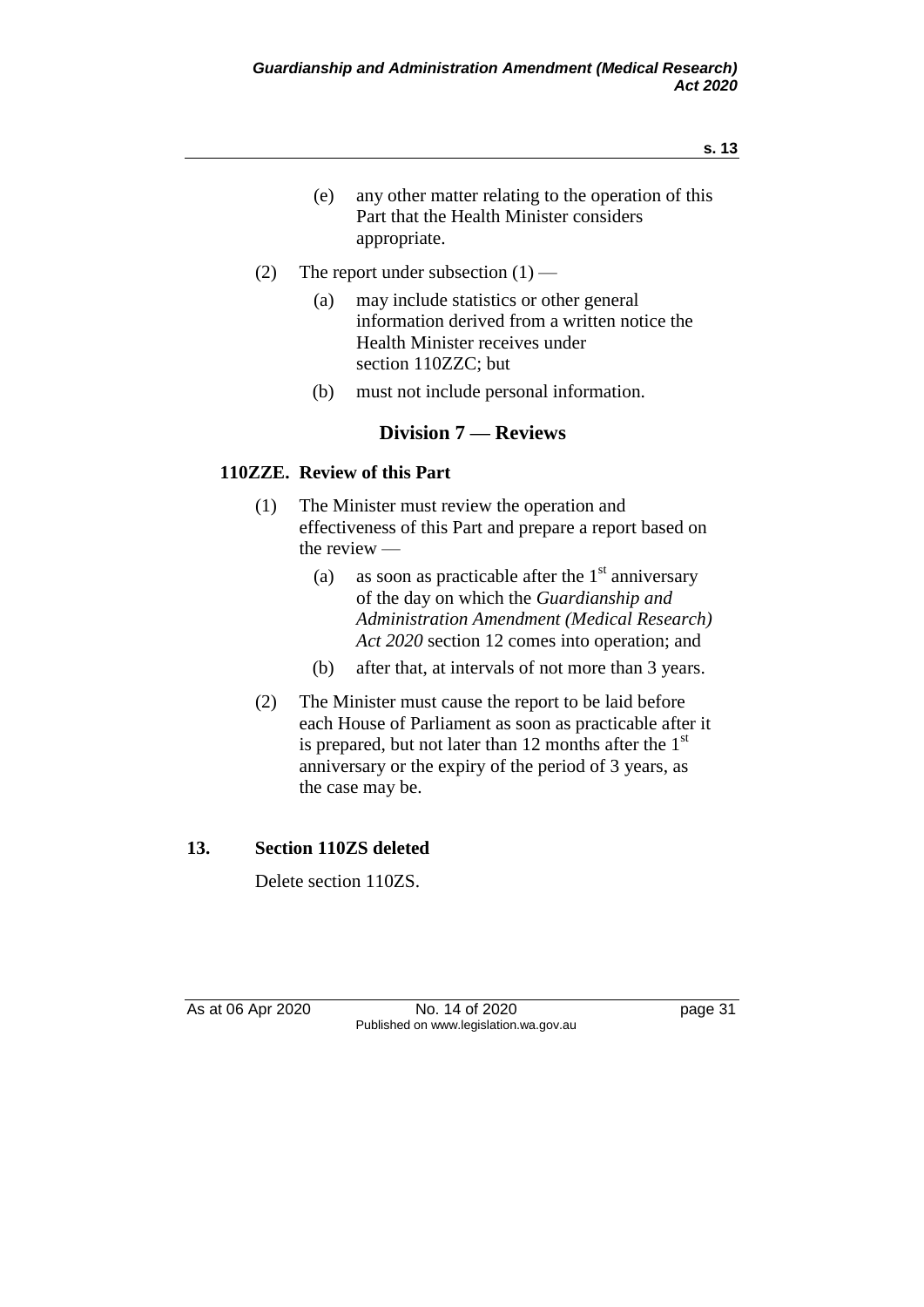### **14. Section 119 amended**

Delete section 119(1) and insert:

- (1) This section applies if a person is unable to make reasonable judgments in respect of a matter relating to their person other than —
	- (a) treatment proposed to be provided to the person; or
	- (b) medical research proposed to be conducted in relation to the person.

### **15. Schedule 5 Division 3 inserted**

At the end of Schedule 5 insert:

# **Division 3 — Transitional provision in relation to**  *Guardianship and Administration Amendment (Medical Research) Act 2020*

### **8. Effect of repealed s. 110ZS on continuing urgent medical research after repeal day**

(1) In this clause —

*amending Act* means the *Guardianship and Administration Amendment (Medical Research) Act 2020*;

*continuing urgent medical research* means medical research in relation to a research candidate that —

- (a) commenced before repeal day pursuant to an urgent medical research decision; and
- (b) continues on and after repeal day;

*repeal day* means the day on which section 13 of the amending Act comes into operation;

page 32 No. 14 of 2020 As at 06 Apr 2020 Published on www.legislation.wa.gov.au